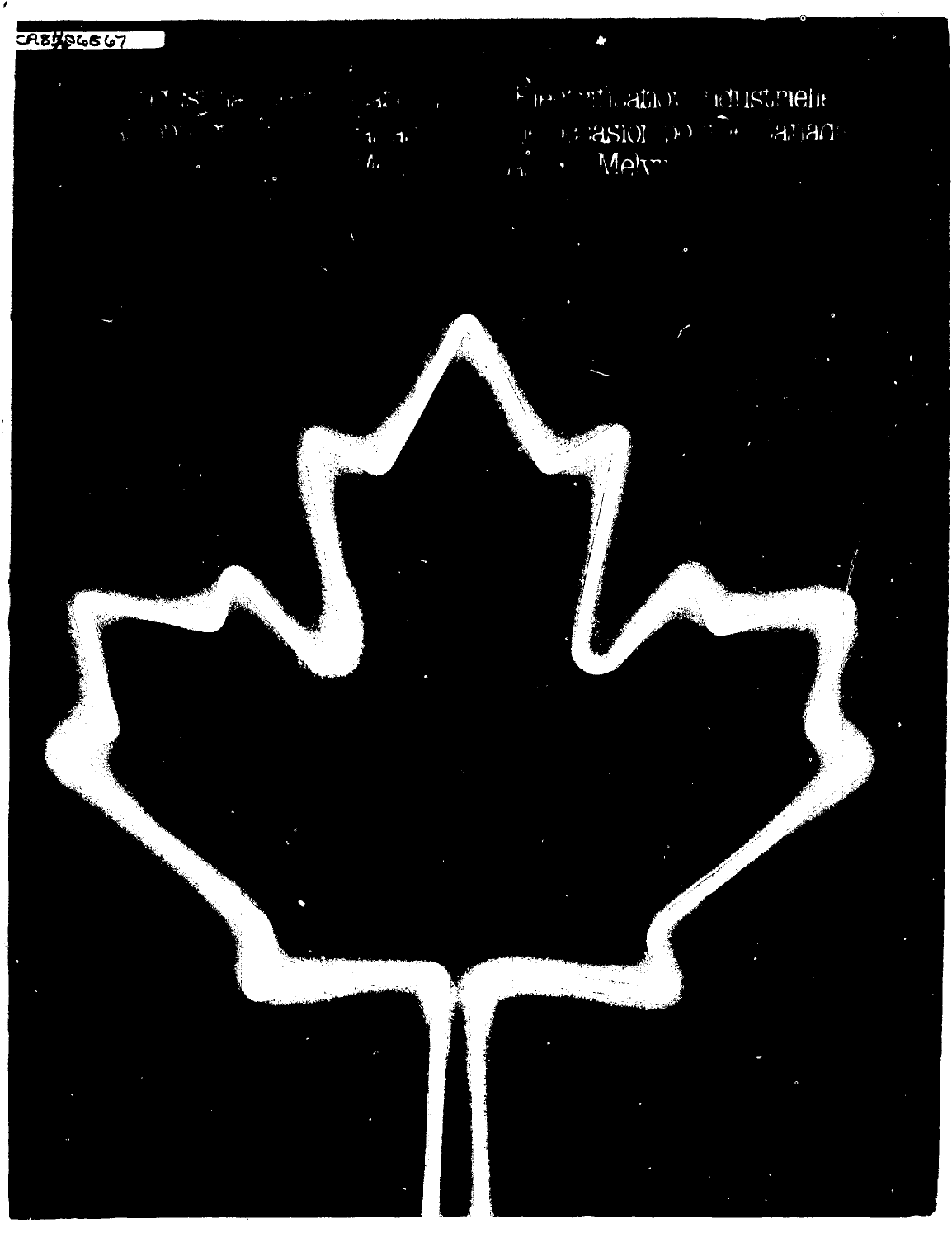$\frac{1}{2}$  produced a produced by **p**  $\frac{1}{2}$  produced by **p**  $\frac{1}{2}$  produced by  $\frac{1}{2}$  produced by  $\frac{1}{2}$  produced by  $\frac{1}{2}$  produced by  $\frac{1}{2}$  produced by  $\frac{1}{2}$  produced by  $\frac{1}{2}$  produced by  $\frac{1$ 

Industrial electrification: Li<sup>e</sup>lectrification industrielle:<br>an opportunity for Canada une occasion pour le Canada<br>by J.G. Melvin par J.G. Melvin une occasion pour le Canada **J.G. Mel byJ.G.Melvin papJ.G.Metvin**



**Atomic Energy L'Energie Atomique of Canada Limited du Canada, Limitee**

**Chalk River Nuclear Laboratories Chalk River, Ontario KOJ 1J0**

1983 March **AECL-7985**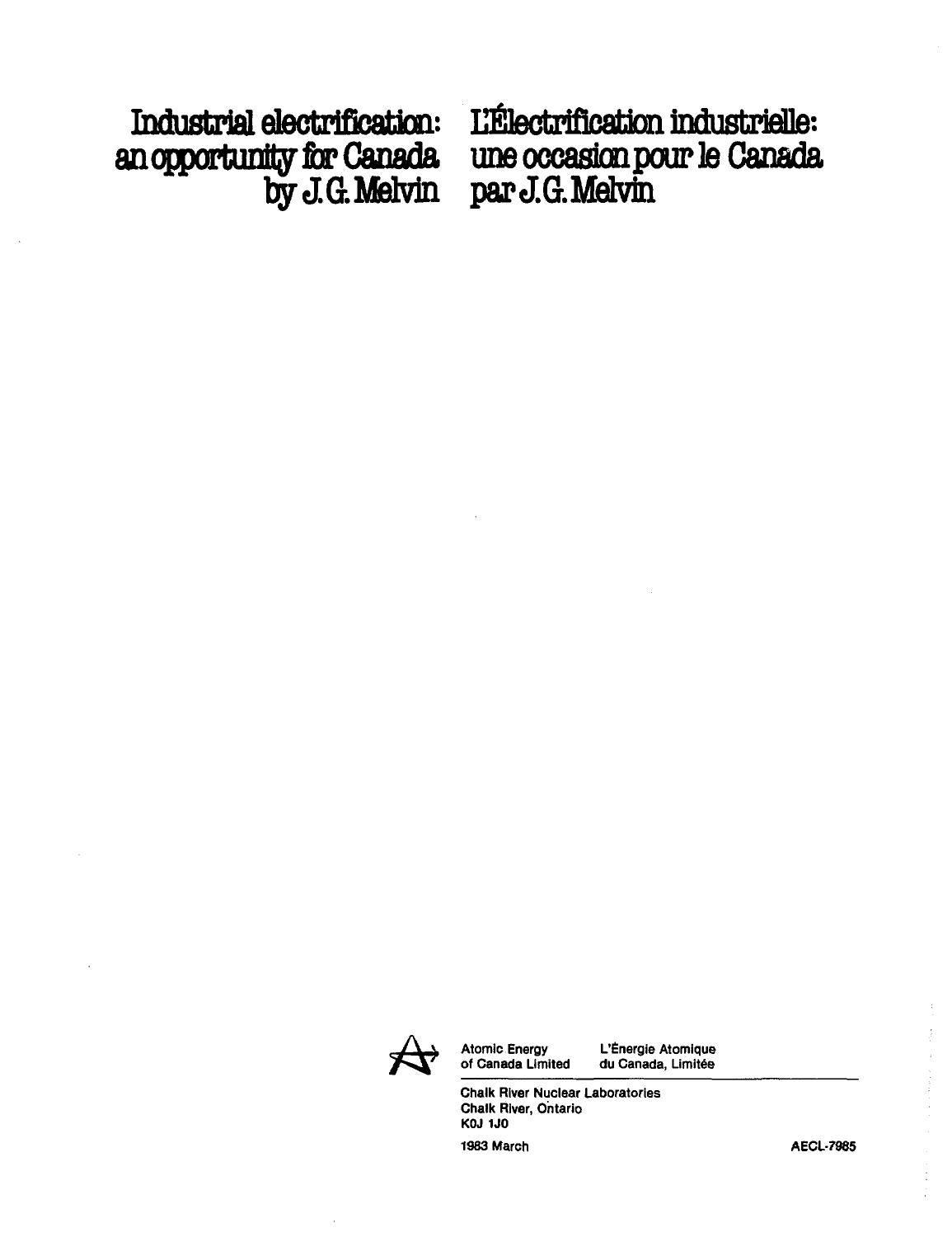# **TABLE OF CONTENTS**

|                                                                                                                | List of Figures       |                                                                            |
|----------------------------------------------------------------------------------------------------------------|-----------------------|----------------------------------------------------------------------------|
| <b>ENERGY IN THE INDUSTRIAL SECTOR  2</b><br><b>Electricity Share</b>                                          | Figure 1              | <b>Electricity Consumption versus Real GNP.</b><br>Canada                  |
| <b>Energy in Manufacturing</b>                                                                                 |                       | Figure 2 Energy Shares. Canada 1980                                        |
| <b>Conclusions</b>                                                                                             | Fiaure 3              | <b>Electricity Consumption in Industry, OECD</b><br><b>Countries</b>       |
| ELECTRICAL PROCESS TECHNOLOGY  5<br><b>General</b>                                                             | <b>Figure 4</b>       | Distribution of Energy Consumption Amon<br><b>Manufacturing Industries</b> |
| <b>Electrical Process Technologies</b>                                                                         | Figure 5              | <b>Industrial Energy Demand Projections</b>                                |
| <b>Traditional Electrical Processes</b>                                                                        | Figure 6              | <b>Electricity Share of Industrial Energy</b>                              |
| <b>Optional Electrical Process</b><br><b>Some Specific Applications</b>                                        | Figure 7              | Industrial Energy Demand: Mean of 4<br><b>Projections</b>                  |
| ECONOMIC SCOPE $\ldots \ldots \ldots \ldots \ldots \ldots \ldots$                                              | Figure 8              | <b>Additional Electricity Demand. Industrial S</b>                         |
| <b>General Approach</b><br><b>Penetration Rate</b><br><b>Discussion</b>                                        | Fiaure 9              | <b>Effect of Industrial Load on Total Electrici</b><br>Demand              |
|                                                                                                                | <b>List of Tables</b> |                                                                            |
| ELECTRICITY DEMAND  12                                                                                         |                       |                                                                            |
| <b>Annual Consumption</b><br><b>System Growth</b>                                                              | Table 1               | <b>Energy Consumption, Manufacturing, Cana</b><br>1979                     |
| <b>Discussion</b>                                                                                              | Table 2               | <b>Electrical Processes</b>                                                |
| <b>BENEFITS OF ELECTRIFICATION  14</b>                                                                         | Table 3               | <b>Purchased Energy in Manufacturing Indust</b>                            |
| <b>Economic Impact</b>                                                                                         | Tabie 4               | <b>Comparative Electricity Rates</b>                                       |
| <b>Electricity production impact</b><br><b>Electrical equipment purchases</b><br><b>Gross National Product</b> | Table 5               | <b>Assumptions for Energy Projections</b>                                  |
| <b>Conclusion: Economic Impact</b>                                                                             |                       |                                                                            |
| <b>National Benefit</b>                                                                                        |                       |                                                                            |
| <b>Benefits to Industry</b>                                                                                    |                       |                                                                            |
| <b>Benefits to Electric Utilities</b>                                                                          |                       |                                                                            |
| AN ELECTRIFICATION STRATEGY  17                                                                                |                       |                                                                            |
| <b>Need and Opportunity</b>                                                                                    |                       |                                                                            |
| <b>Components of a Strategy</b>                                                                                |                       |                                                                            |
| A Possible Approach                                                                                            |                       |                                                                            |
| CONCLUSIONS  18                                                                                                |                       |                                                                            |
| REFERENCES  19                                                                                                 |                       |                                                                            |
|                                                                                                                |                       |                                                                            |

# **List of Figures**

| Figure 1 | <b>Electricity Consumption versus Real GNP.</b><br>Canada |
|----------|-----------------------------------------------------------|
|          | Figure 2 Energy Shares. Canada 1980                       |
|          | Elaura 9 - Elaabialbu Canaumatian in Industry AECD        |

- **Conclusions Figure 3 Electricity Consumption in Industry. OECD Countries**
- **ELECTRICAL PROCESS TECHNOLOGY 5 RflUr e 4 DteWbu , | <sup>o</sup> n o f Energy Consumption Among Manufacturing Industries**
- **Figure 5 Industrial Energy Demand Projections**
- **Figure 6 Electricity Share of Industrial Energy**
- **Figure 7 Industrial Energy Demand: Mean of 4 Frojections**<br>**Figure 8** Additional **B**
- **Figure 8 Additional Electricity Demand. Industrial Sector Figure 9 Effect of Industrial Load on Total Electricity** 
	- **Effect of Industrial Load on Total Electricity**<br>Demand

## **List of Tables**

- Table 1 Energy Consumption, Manufacturing, Canada, 1979
- **Table 2 Electrical Processes<br>Table 3 Purchased Energy in**
- **Tabl e 3 Purchased Energy in Manufacturing Industries**
- **Tabie 4 Comparative Electricity Rates**<br>**Table 5 Assumptions for Energy Proje**
- **Assumptions for Energy Projections**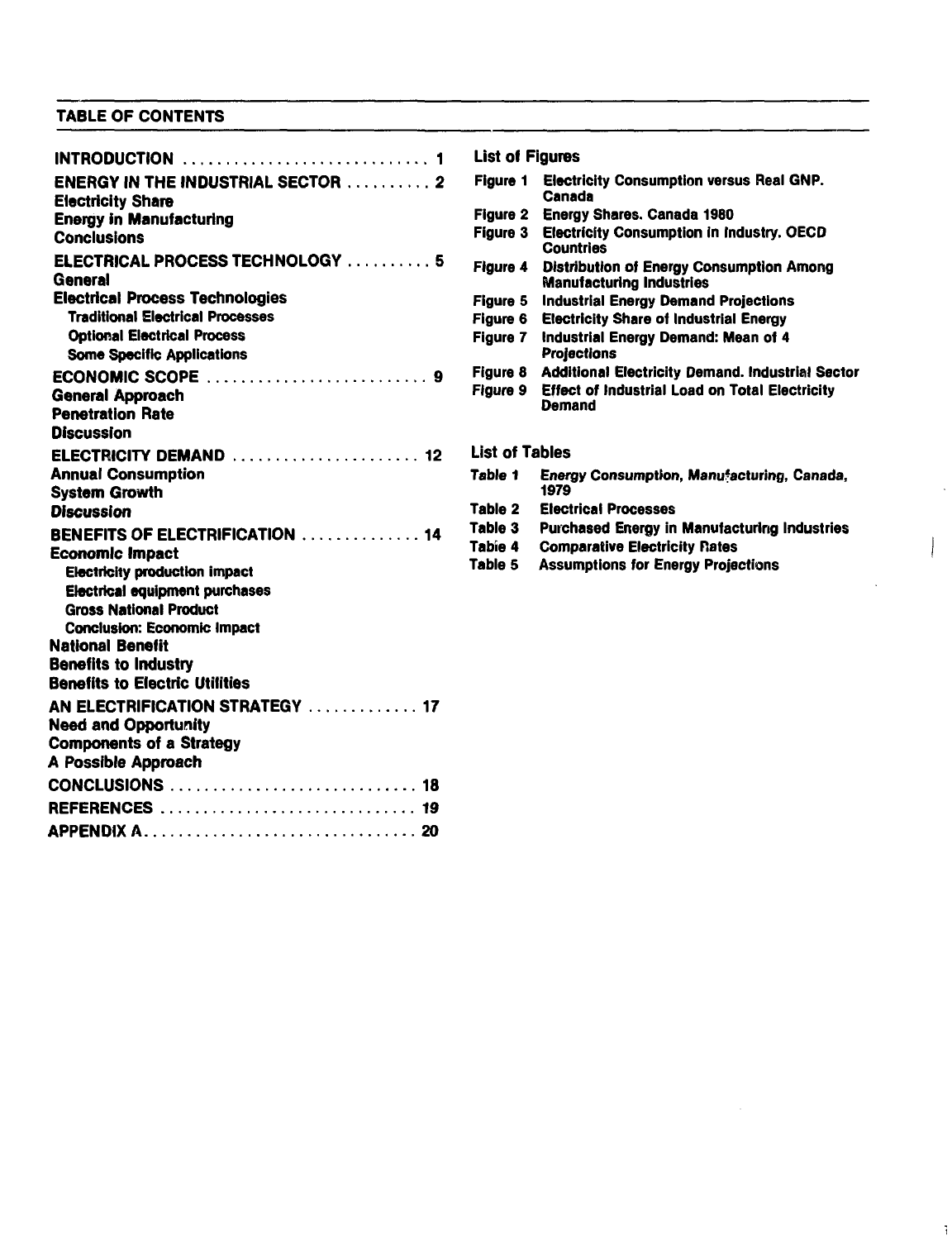# **SYNOPSIS**

The technical and economic scope for industrial process electrification in Canada is assessed in the light of increasing costs of combustion fuels relative to electricity. It is concluded that electricity is capable of providing an increasing share of industrial energy, eventually approaching 100 percent. The relatively low cost of electricity in Canada offers industry the opportunity of a head start in process electrification, with consequent advantages in world markets both for industrial products and for electrical process equipment and technology. A method is described to promote the necessary innovation by providing access to technology and financing. The potential growth of electricity demand due to industrial electrification is estimated.

# RESUME

On examine les possibilités techniques et économiques d'electrification industrielle au Canada a la lumière de l'augmentation du coût des combustibles en fonction de l'électricité. On en conclut que l'électricite peut assurer une part d'energie industrielle de plus en plus grande qui, en fin de compte, sera voisine de 100 pour cent. Le coût relativement faible de l'électricité au Canada doit permettre à l'industrie d'avoir une grande avance dans l'électrification industrielle et donc des avantages sur les marchés mondiaux, non seulement en ce qui concerne les produits industriels mais aussi en ce qui concerne le matériel et la technologie électriques. On décrit un moyen pour encourager l'innovation nécessaire par l'accès à la technologie et aux sources de financement. On evalue I'augmentation possible de la demande d'electricité due à l'électrification industrielle.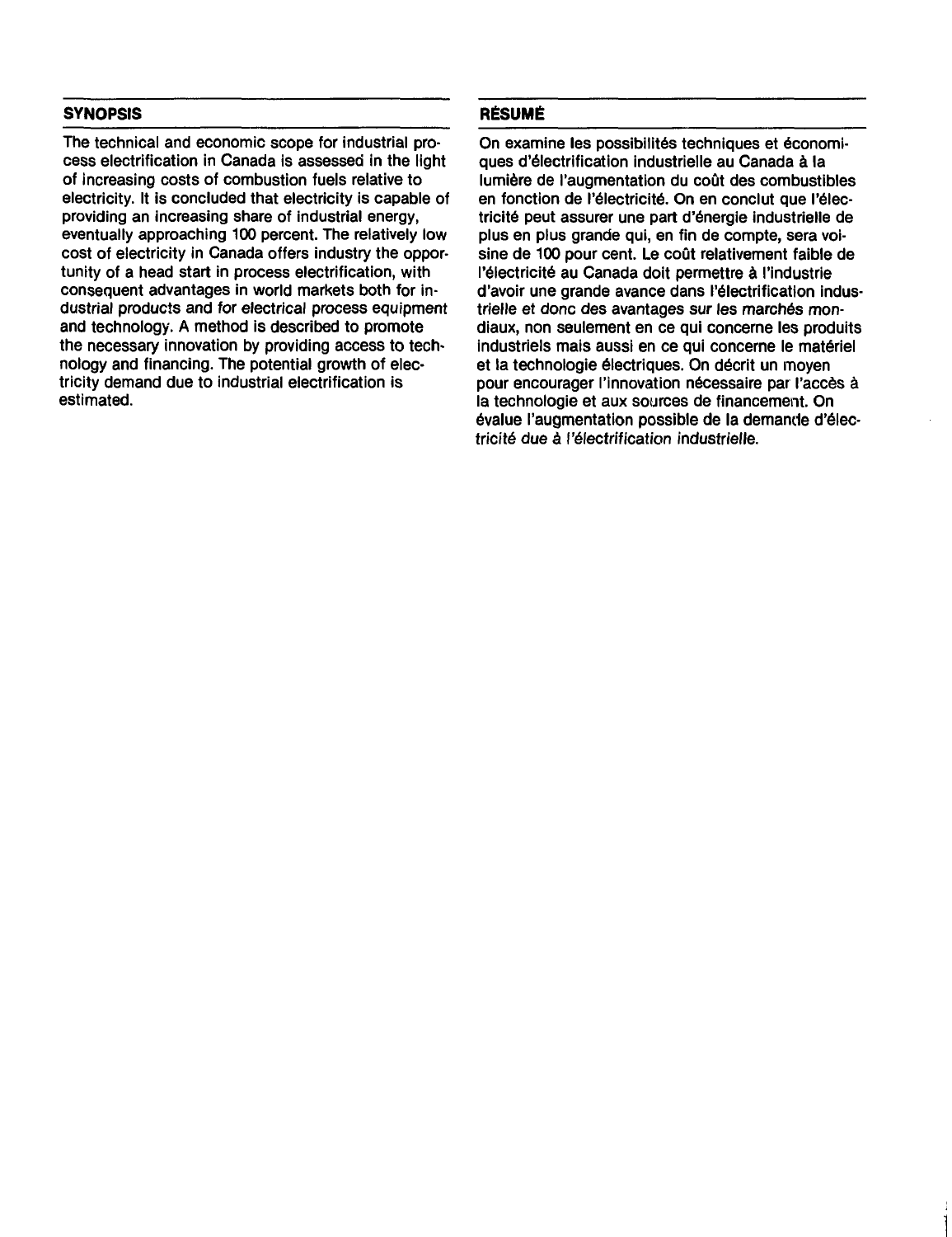## **INTRODUCTION**

The purpose of this study is to assess the scope for electricity-based processes in Canadian industry, to identify the potential benefits of industrial process electrification and to estimate the likely penetration rate of electricity in competition with other forms of energy in the industrial sector.

By concentrating on the industrial sector, this work adds depth to an earlier study (Melvin, 1980), which concluded that electricity is a feasible substitute, economically and technologically, for most of Canada's projected oil imports. A second report (Melvin, 1981), which revealed the close linkage between electricity demand and total output of the economy, shown in Figure 1, led to the industrial focus reported here. A similar linkage in other countries has been reported by Starr (1982) and by Colombo (1982).

Most of the industrial plant that now exists was created before the oil crises of the 1970s which brought many-fold increases in the prices of oil and natural gas. Energy cost, previously a minor or even negligible factor in process selection, has now become important. Environmental protection through control of emissions has also become an important and costly factor. As a result of the energy and environmental revolutions, many production processes are operating in an economic environment for which they were not designed and to which they are ill-adapted. The industrial sector therefore faces a period of transition



#### **Open Cycle** Heat Lost Wastes to Atmosphere Large Air Flows for Combustion Fossil Fuel Input Coarse Process Control Dirty Working Environment Unskilled Work







**Closed Cycle** Heat Recycled Wastes to By-products or Disposal Small Air Flows Electricity Input Fine Control Clean Working Environment Skilled Work

**Combustion versus Electricity**

1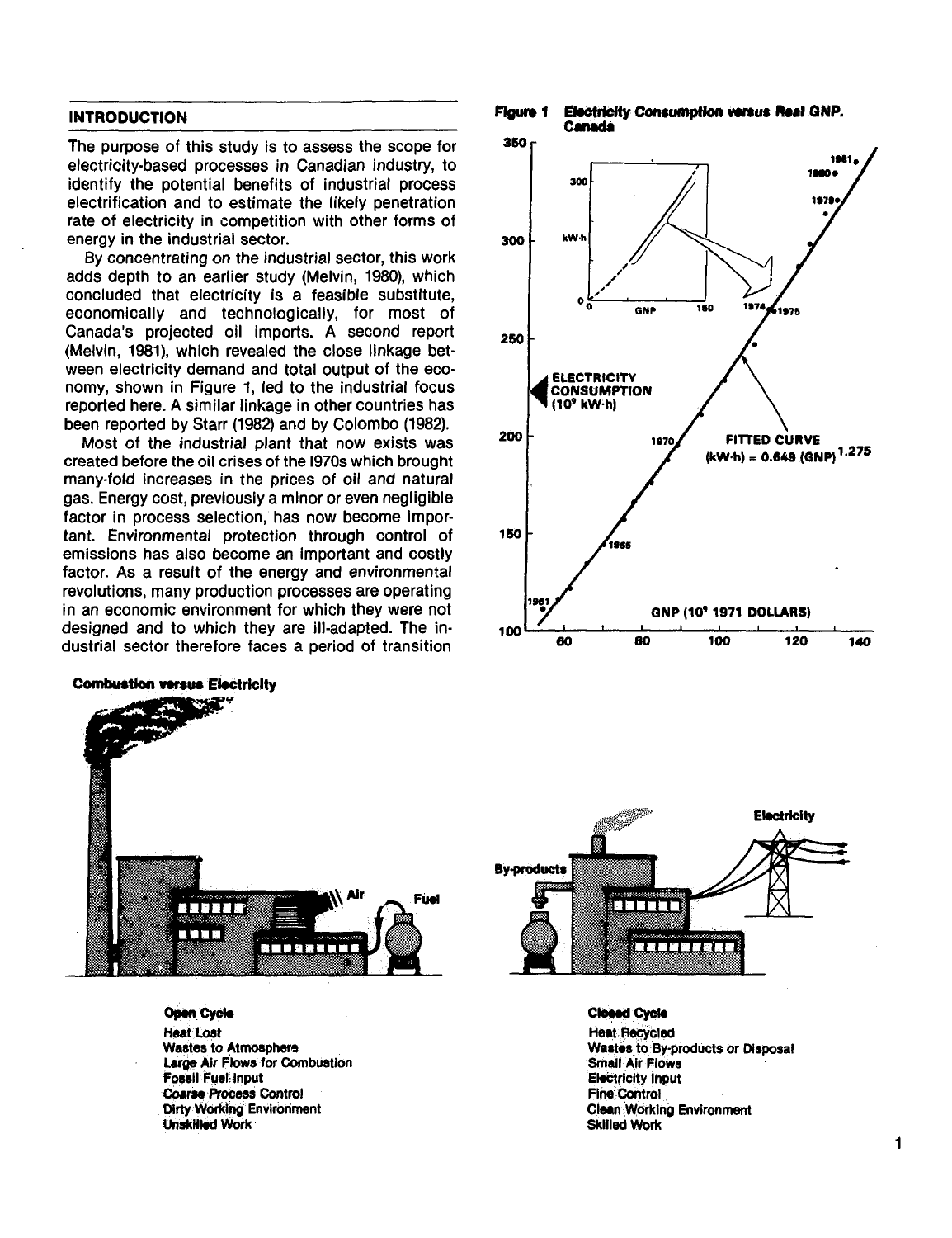during which old processes will be upgraded or replaced by new ones.

Energy is an essential input to any production process. In the past, combustion was the normal source, delivering energy to the process either directly from the burner or indirectly via a heat transport medium such as process steam. Electricity, then a premium form of energy, was reserved for lighting, control, mechanical power and special processes.

In today's world, flame is no longer cheap and, at least in Canada, electricity is competitive. The events of the 1970s have thus reversed the picture so that electricity is becoming the normal energy form and flame the last resort. It is not that electricity has become less costly, but that combustion has become more expensive. The effective use of energy is becoming more important as the option of cheap energy fades. Energy productivity, like labour and capital productivity, now commands attention.

In the new "post-combustion" era the selection of a process to manufacture a given product is heavily influenced by the input energy requirement; it is no longer sufficient to adopt a traditional process and then choose the most convenient fuel. In this new era electricity is a strong competitor not only because of its relative price but also by virtue of its ability to be applied directly to the process material in a variety of ways, thus achieving high efficiency and productivity. A simple illustration of these virtues is the heating of a steel billet, rapidly, cleanly and under precise control by electromagnetic induction, as opposed to flameheating.

The low cost of electricity, present and projected, relative to most other countries, offers Canada the opportunity to gain a competitive edge through industrial electrification. This advantage can be translated into a technological upgrading of Canadian industry to capture a jarger share of domestic and international markets. Industrial electrification would contribute substantially to economic growth.

### **ENERGY IN THE INDUSTRIAL SECTOR**

#### **Electricity Share**

Almost one-third of Canada's end-use energy is consumed in the industrial sector. The composition of this energy, by source, is shown in the pie diagrams of Figure 2. The central pie shows the contribution of each form of energy to the total used by industry. Each of the four surrounding pies, one for each form of energy, shows the industrial demand as a fraction of total Canadian demand for that form of energy. Natural gas is the largest component of industrial energy, followed by oil and electricity with approximately equal shares. The bulk of the coal share is used by the iron and steel industry, largely as coke and coke oven gas. An equal or larger amount of coal is used indirectly by industry in

#### **Figure 2 Energy Shares. Canada 1980**



the form of electricity (nominally, 46.5% of 655 PJ, or 305 PJ).

It is significant that electricity represents little more than one-quarter of industrial energy (26.7%), but this accounts for nearly half (46.5%) of all electricity consumption in Canada. This suggests that there is scope for further penetration of electricity into industry and that this penetration will substantially increase total electricity demand.

These two indices, the percentage of industrial energy that is electrical and the percentage of total electricity that is used by industry, are plotted in Figure 3 for Canada and other OECD countries for the years 1976 and 1980 (IEA, 1982). (The percentages for Canada in Figure 3 are not consistent with those in Figure 2 because Figure 3 is based on primary energy while Figure 2 is based on end-use energy.) Five of the eight devote a larger fraction of their electricity to industry than does Canada, but this fraction is decreasing in most cases.

In terms of the share of industrial energy provided by electricity, Norway is in a class by itself. Canada is unique among the other seven in that the electrical share decreased during the period. The decrease was small and may be merely a statistical artifact or the result of a reclassification of end-use categories.

It might be assumed that the relatively small fraction of total electricity used by Canadian industry simply reflects an unusually large fraction consumed by the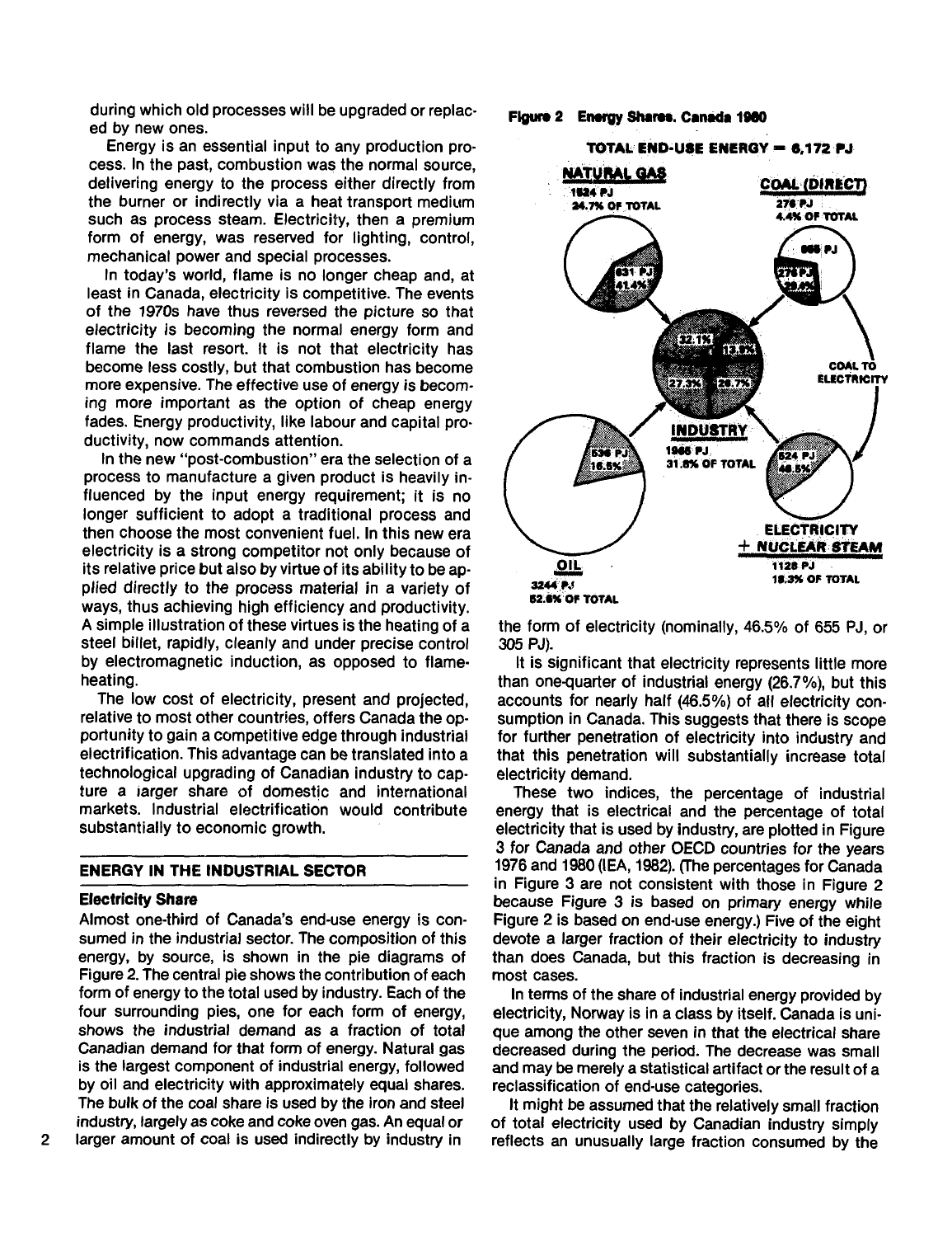



residential sector. The OECD data show otherwise; the residential share of total electricity is lower in Canada than in OECD countries as a whole and substantially (more than five percentage points) lower than in the United States, the United Kingdom and, in 1980, France. The difference appears to be in the commercial sector, where Canada consumes a larger share of electricity than the OECD average.

The perception that electricity-intensive industries such as aluminum smelting and abrasives production, attracted by hydroelectric resources, play a major role in Canada's industrial economy, is not supported by Figure 3. The Canadian industrial sector as a whole is not electricity-intensive. The overall impression is that Canada is not yet exploiting its resources of low-cost electricity in the most productive sector of the economy. This is not surprising because the figures reflect an industrial structure built in an era of cheap oil and gas when electricity was a premium form of energy, but it does indicate the large scope for industrial electrification in the post-combustion era that has now begun. Furthermore, the figures reflect a world in which all countries were equal, in terms of energy cost, because of universal access to cheap oil. A country in which electricity has become less costly than international oil has gained a competitive advantage. Canada is such a country, almost alone in the industrial world.

#### **Energy in Manufacturing**

Manufacturing industries in 1980 consumed 85% of industrial end-use energy; mining used 11% and the balance was split between the forestry and construction industries.

The wide spectrum of manufacturing operations is classified by Statistics Canada under a Standard Industrial Classification (SIC) code and energy consumption is reported by SIC category (SC, 1979). The top groups, ranked by total energy consumption are listed in Table 1; together they consume almost 80% of manufacturing energy. The remaining 20% of manufacturing energy is distributed among approximately 100 three-digit SIC groups. The table also gives the rank of each group in terms of consumption of three kinds of energy: electricity, heavy fuel oil (HFO) and natural gas.

It is evident from the table that energy consumption is dominated by a few industries, 50% of the total being consumed by the top four. Moreover, an industry that is a heavy consumer of one type is generally a heavy consumer of other types as well.

The concentration of energy consumption in relatively few SIC groups is shown graphically in Figure 4, which shows HFO use to be the most concentrated.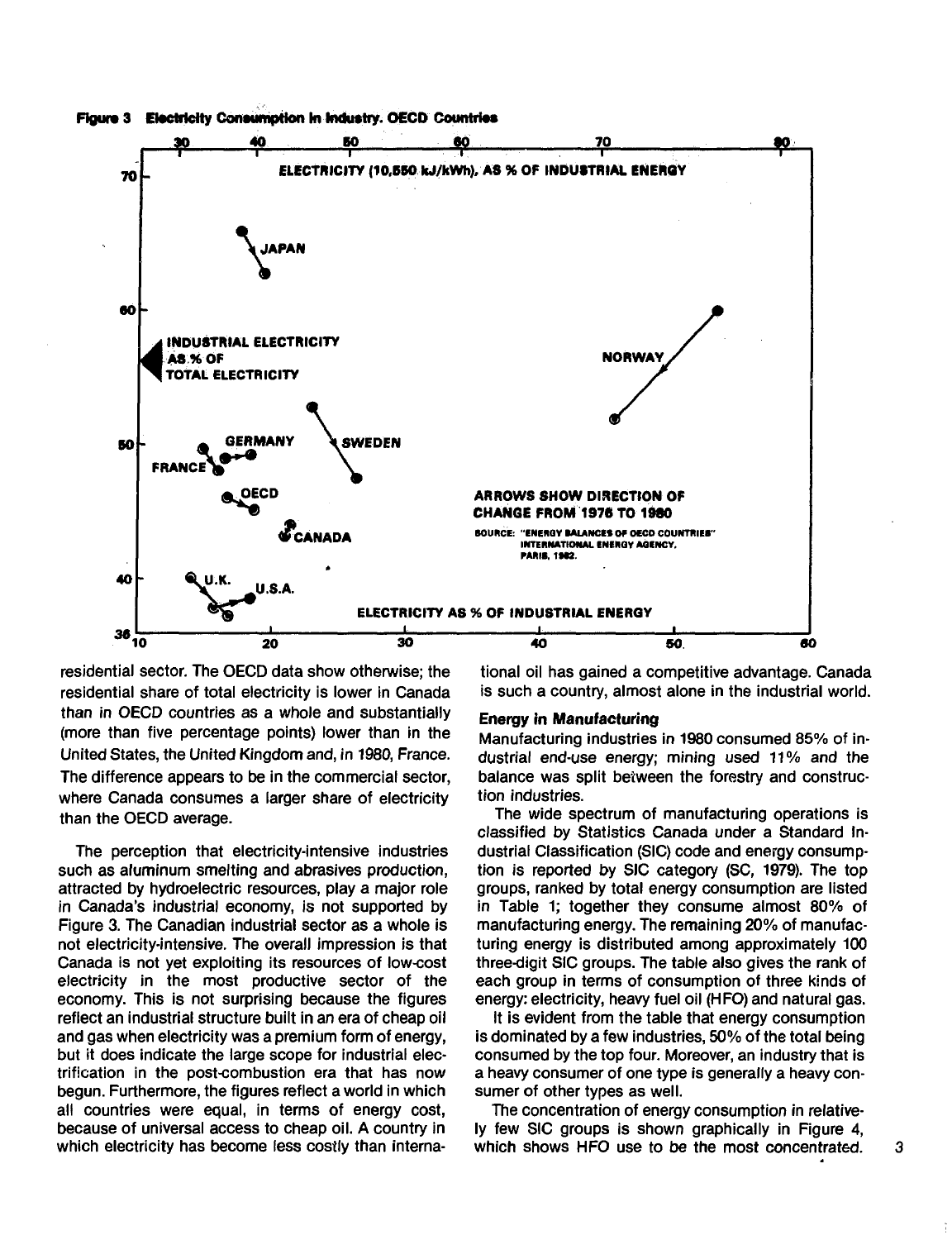The top seven SIC groups, of more than one hundred, use 80% of the HFO consumed by manufacturing industries, while the top seven electricity consumers use 70%. More than three quarters of HFO, electricity, natural gas and total energy is used by the top twenty SIC groups in each case. As indicated in Table 1, the composition of the top twenty is different for each energy source but the same groups occupy five of the top six positions for each.

The total energy consumption of each SIC group divided by the number of establishments in the group gives the mean consumption per establishment. The top five consuming groups are also the largest consumers per establishment. More than half of manufacturing energy is used in 415 plants, representing about 5% of the total number of manufacturing establishments.

#### **Conclusions**

Energy in the industrial sector is used mainly in manufacturing and is concentrated in a few major industries led by pulp and paper, chemicals, iron and steel, metal smelting and refining, cement and petroleum refining. Moreover, this dominant share of manufacturing energy is consumed in a small number of plants in large-scale production units. The share of industrial energy provided by electricity will depend to a large extent on its role in major energy-using processes.

**Figure 4 Distribution of Energy Consumption Among Manufacturing Industries**



| Table 1 Energy Consumption, Manufacturing, Canada, 1979 |  |  |  |  |  |  |  |
|---------------------------------------------------------|--|--|--|--|--|--|--|
|---------------------------------------------------------|--|--|--|--|--|--|--|

|                 |                                  | <b>Purchased Energy</b>   | Rank    |      |               |       |             |                              |
|-----------------|----------------------------------|---------------------------|---------|------|---------------|-------|-------------|------------------------------|
| Rank            | SIC**                            | No. of<br>Establishments* | (k\$)   | %    | <b>Cum. %</b> | Elec. | <b>HFOt</b> | <b>Natural</b><br><b>Gas</b> |
| 1               | 2710 Pulp & Paper Mills          | 146                       | 919 459 | 23.7 | 23.7          | 1     |             | 2                            |
| 2               | 3780 Indus, Chem.                | 156                       | 490 274 | 12.6 | 36.3          | 2     | 5           | 1                            |
| 3               | 2910 Iron & Steel Mills          | 53                        | 332 856 | 8.6  | 44.9          | 4     | 2           | 3                            |
| 4               | 2950 Smelting & Refining         | 32                        | 207 354 | 5.3  | 50.3          | 3     | 3           | 5                            |
| 5               | 3520 Cement                      | 28                        | 143 437 | 3.7  | 54.0          | 7     | 4           | 6                            |
| 6               | 3650 Petroleum Refining          | 61                        | 135821  | 3.5  | 57.5          | 5     |             |                              |
| 7               | 2510 Sawmills, etc.              | 1424                      | 126 254 | 3.3  | 60.7          | 6     | --          | 10                           |
| 8               | 1080 Misc. Food Industries       | 442                       | 73920   | 1,9  | 62.6          | 12    | 10          | 7                            |
| 9               | 3250 Motor Vehicle Parts         | 294                       | 65 118  | 1.7  | 64.3          | 8     | 21          | 12                           |
| 10              | 1090 Beverage                    | 355                       | 58 461  | 1.5  | 65.8          | 19    | 12          | 9                            |
| 11              | 1010 Meat & Poultry Products     | 613                       | 54 202  | 1.4  | 67.2          | 13    | 18          | 13                           |
| 12              | 1040 Dairy                       | 472                       | 53 949  | 1,4  | 68.6          | 20    | 13          |                              |
| 13              | 3590 Non-metal Minerals          | 121                       | 52 532  | 1.4  | 69.9          | 15    | 6           | 11                           |
| 14              | 3560 Glass & Products            | 113                       | 45 618  | 1.2  | 71.1          | 22    | --          | 8                            |
| 15              | 3230 Motor Vehicle Manufacturing | 22                        | 44 166  | 1.1  | 72.3          | 17    | 8           | 19                           |
| 16              | 1830 Synthetic Fibre Mills       | 92                        | 40 623  | 1.0  | 73.3          | 11    | 9           | 17                           |
| 17              | 1620 Rubber                      | 133                       | 40 081  | 1.0  | 74.3          | 16    | 14          | -                            |
| 18              | 3730 Plastics & Resins           | 59                        | 39 065  | 1.0  | 75.3          | 10    | 11          | 15                           |
| 19 <sup>°</sup> | <b>1650 Plastics Fabrication</b> | 866                       | 35 694  | 0.9  | 76.3          | 14    | --          |                              |
| 20              | 3150 Miscellaneous Machinery     | 1189                      | 35 223  | 0.9  | 77.2          | 18    | --          |                              |
| 21              | 3580 Lime                        | 15                        | 31817   | 0.8  | 78.0          |       | 7           | 14                           |
| 22              | 3040 Met. Stamp, Press, Coat     | 919                       | 30 808  | 0.8  | 78.8          |       |             | 18                           |

(Of **3\*79** KM)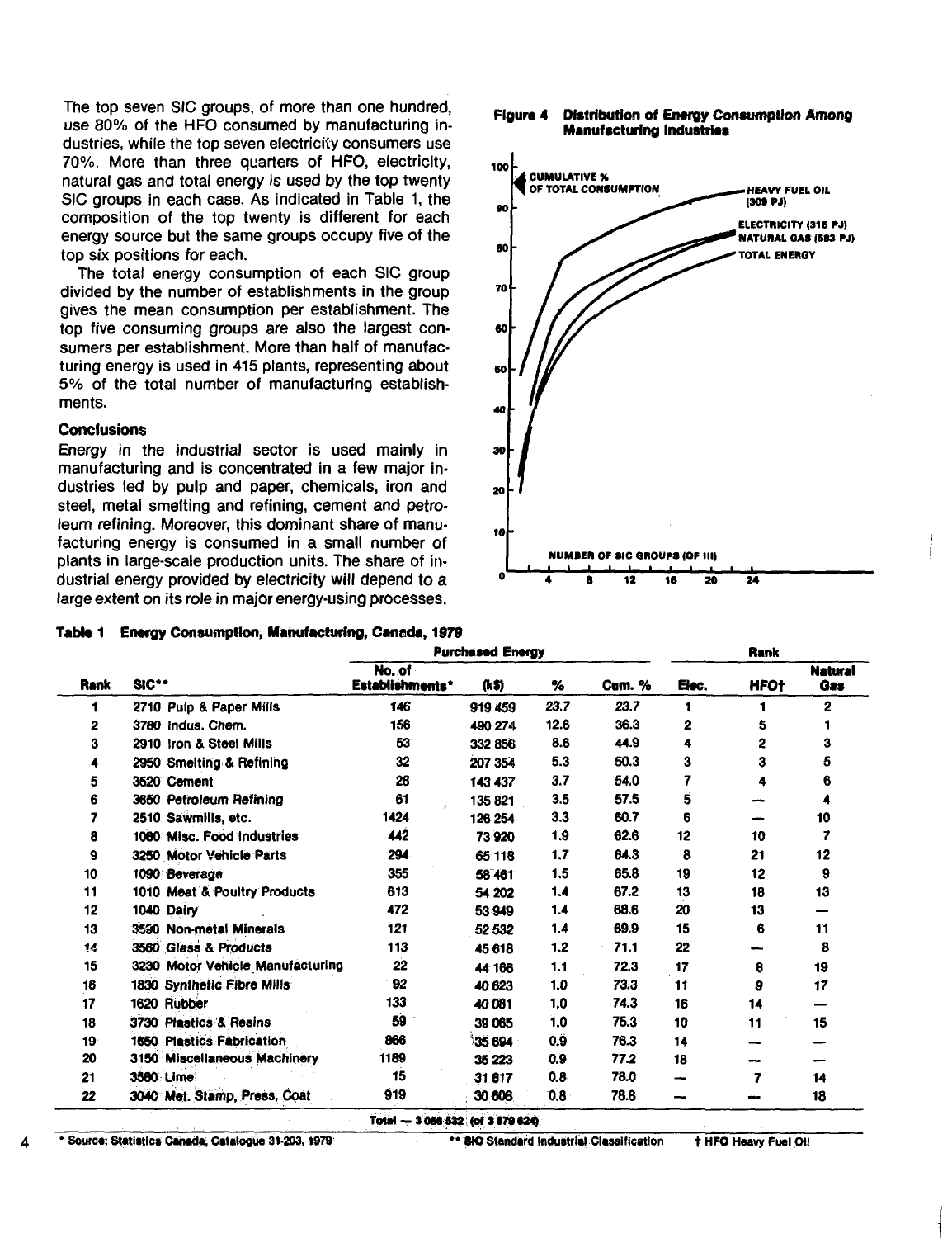## **ELECTRICAL PROCESS TECHNOLOGY**

#### **General**

Electricity is able to provide both heat and mechanical work; it is therefore possible to perform any industrial operation with a process having electricity as the only energy input. To say that the exclusive use of electrical energy is possible does not mean that it would be economic in every case, but the economic balance is shifting towards electricity as the preferred input.

Industrial operations and products cover a broad spectrum from the mine to the end product, with a variety of processes at each stage. There is a diversity of processes, from one stage to the next, e.g., mining, ore concentration, smelting, refining, etc., up to a metal part in a product delivered to the user. There is also diversity at each stage, e.g., metal forming by rolling, forging, stamping, casting and extrusion.

Most existing industrial plants have been in place for many years and reflect the relative energy costs and the state of technology that existed when their processes were selected. If these plants were being planned under present circumstances, different choices would be made, incluuing less oil and more electricity. The combination of changing conditions and the longevity of capital plant means that the mix of processes in place at any time is far from optimal.

The gap between what exists and what would be best suited to the times depends largely on the rate of investment in plant expansion and renewal. The rate of investment in turn depends on economic health, as measured by cash flow, and this identifies a feedback mechanism of particular significance to Canada's industrial prospects: loss of market share leads to reduced cash flow, declining reinvestment, impaired competitiveness and further loss of market share. This feedback loop can, however, operate upward rather than downward, if a way can be found to arrest and then reverse the cycle.

The upgrading of industrial processes through electrification is one possible way. Japanese and German industries are said to have gained advantage over their U.S. competitors because they were rebuilt, and thus upgraded, following the war. The opportunity now exists for upgrading Canadian industry through electrification in response to declining productivity and rising energy costs. This approach would be consistent with the most likely future and would be an effective use of Canada's resources of low-cost electricity.

The problem is how to launch such an approach and where to start. The diversity of industrial processes, with respect to both product and scale, defies rigorous assessment or master plans, but at the same time offers manifold opportunities for action.

France has adopted a policy of electrification, spearheaded by the national utility Electricité de France (EDF), to reduce dependence on imported energy. The

EDF program includes the identification of electrical technologies appropriate to French industry (Harlow, 1976) and the promotion of electrification through organizations designed to provide technological and financial consultancy (Bouchet, 1982). In the United States, an article in the EPRI Journal observed "an emerging consensus that the U.S. manufacturing sector will respond to lagging productivity and fossil fuel supply uncertainties by a market-driven program of electrification" (EPRI, 1982).

Canadian industry has a greater need for productivity improvement and a greater opportunity for electrification than most countries. The potential is recognized in a discussion paper by the Department of Industry, Trade and Commerce: "Thus, if electricity becomes the dominant energy form of the future, the ability to exploit opportunities for growth will fall disproportionately to those countries which most successfully adapt their industrial systems to the efficient use of electricity and which secure an international comparative advantage in manufacturing electricity consuming products." (ITC, 1980).

#### **Electrical Process Technologies**

Electrical processes divide into two classes:

- traditional electrical processes that are standard in industry either because there is no alternative or because they were the preferred choice even when fuels were cheap

- optional processes that are now becoming ripe for application because of the change in relative energy costs or because of technological advances which make the processes more effective or less costly than in the past.

The two classes are discussed in sequence below.

#### Traditional Electrical Processes

Examples of large-scale processes are:

- a) electrolysis, embodied in the Hall process for aluminum smelting, and in chlor-alkali plants for the production of chlorine, caustic soda and by-product hydrogen
- b) electric-arc furnaces for the production of certain steels, abrasives and calcium carbide
- c) mechanical processes, such as the rolling of paper or metals, the grinding of lime, cement or wood pulp, the movement of large volumes of process fluids, as in petroleum refining, and the sawing and planing of wood.

These processes predominate among the top seven electricity-consuming groups which collectively use 70% of the electricity in manufacturing industries.

Industries that depend on traditional electrical processes are likely to expand preferentially in regions offering low-cost electricity, as indicated by the interest of Alcan and Pechiney in Manitoba and Quebec, respectively, as potential sites for aluminum smelters,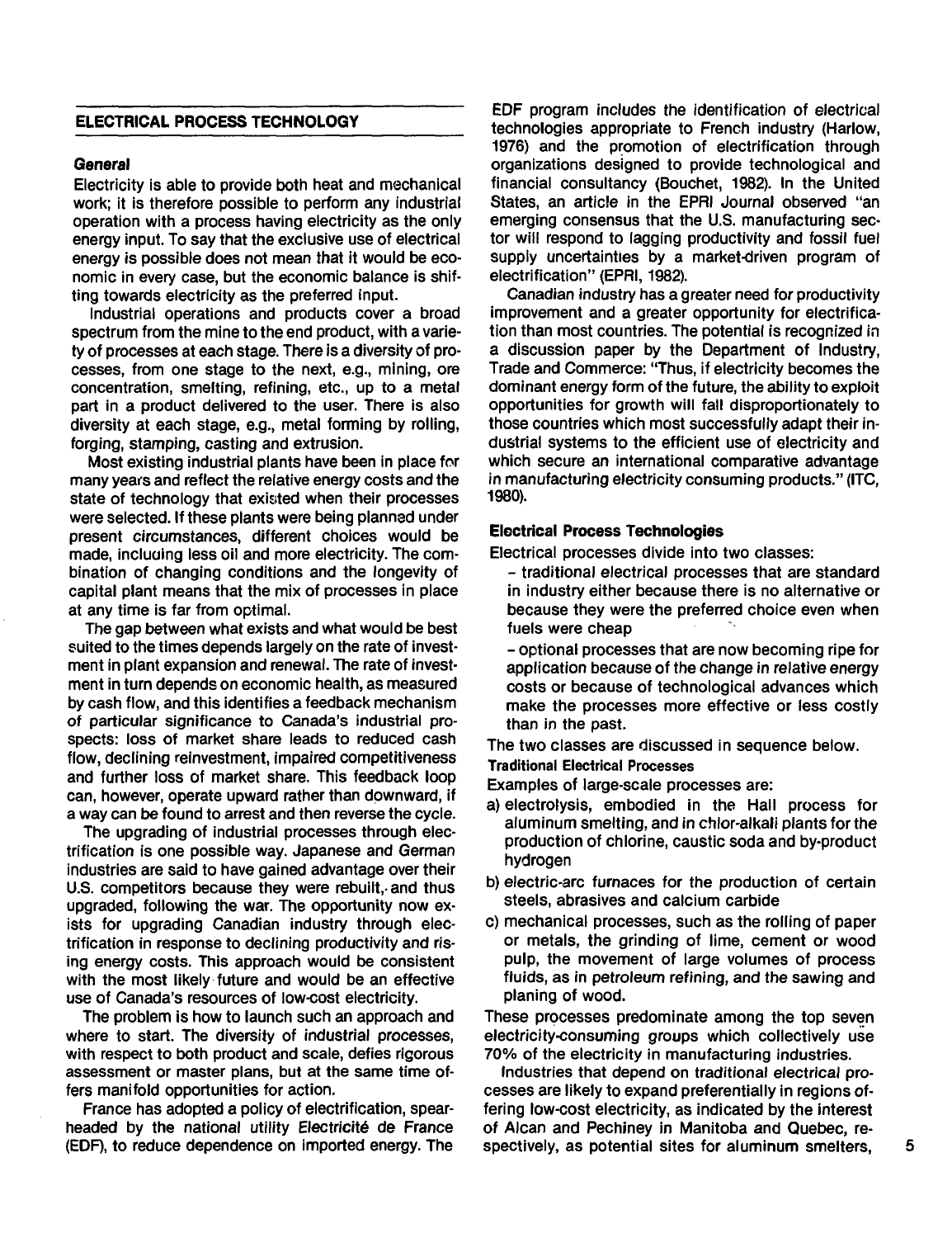and the recent completion of a new calcium carbide furnace by Cyanamid at Niagara Falls.

Such expansions in the traditional uses of electricity are useful additions to the economy, but represent a less advantageous use of electricity than those processes that upgrade other manufacturing industries and thereby increase productivity. The traditional electrical process industries tend to locate their primary operations in low-cost electricity regions, exporting the raw product, such as aluminum ingot or abrasive grain, for the manufacture of products elsewhere. While these primary processes contribute more to the Canadian economy than would direct export of the equivalent electrical energy, they nevertheless represent truncated operations which generate few jobs relative to the capital invested and in which Canada must compete not on the basis of industrial or technological maturity, but simply on the basis of raw electricity price.

### Optional Electrical Processes

The electricity-based processes listed in Table 2 are all in commercial application, but at different stages of maturity. The following discussion, based largely on : larlow (1976), Day (1980), and the Conference on Electrotechnologies in Industry (1982), is intended to provide illustrative examples.

1) Mechanical Processes. These systems, which use electrically driven compressors to recover heat, have been in use for many years in special applications and are in the realm of conventional engineering. What is new is the increased cost of energy, which broadens their economic range of application.

Heat pumps are becoming cost effective for space heating and heat recovery from drying operations. There is interest in heat pump working fluids capable of delivering heat at temperatures suitable for process steam generation.

Vapour recompression systems are becoming increasingly economic to upgrade and thus recover the heat from distillation processes.

The common characteristic of the two systems heat pumps and vapour recompression  $-$  is the application of a relatively small amount of electricity to make available a much greater amount of heat.

- 2) Membrane Processes. These processes are electricity-based in that the energy input is in the form of pumping power to circulate the liquids and maintain pressure differentials across membranes. The processes are used to purify or concentrate liquid solutions. Some applications are: potable water production, recovery of metals from surface treatment baths, concentration of industrial liquid wastes, and a variety of food, medical and pharmaceutical processes.
- These are not large electricity-consuming pro-

6

#### **Table 2 Elsctrteal Processes**

**Mechanical Heat** pump Vapour recompression **Membrane** Ultrafiltratlon Reverse osmosis **Electrodialysis Resistance Induction Arc Plasma Dielectric Radiofrequency** Microwave **Radiation** Laser Infra-red Ultra-violet Electron beam **Electrochemical Electrolysis** Synthesis **Deposition** 

cesses; their significance lies in their low energy consumption relative to the evaporation process that might otherwise be usad.

3) Resistance Heating. Conducting materials are heated directly by passing a current through them, as for example, in the heating of metal rod or strip in rolling mills, glass in melting furnaces, or water in boilers, and for the production of silicon carbide abrasive in resistance furnaces.

Indirect resistance heating uses a heating element to convert electricity to heat which is then transferred to the material being heated. The material might be a solid, e.g., a die block, or a process liquid, vapour or gas.

- 4) Induction Heating. Alternating current in a surrounding coil induces current in the object to be heated. The object is, in effect, resistance heated, but without the need for an electrical connection. Induction heating is used in metal melting, forming and heattreating operations.
- 5) Arc Heating. An arc furnace, in which the arc passes between an electrode and the charge to be melted, is in effect a large, enclosed, arc-welding torch. Steel melting and aluminum oxide production are two common applications.
- 6) Plasma Heating. Ionized gas, called plasma, conducts electricity. In an arc-plasma torch, a stream of gas, ionized by the applied voltage, conducts an electric current between two electrodes and is resistance heated in the process. Large amounts of energy can thus be put into the plasma to achieve very high gas temperatures in **a** very short time and space (Fey and Harvey, 1976). The application of arc-plasma heaters to blast furnaces is discussed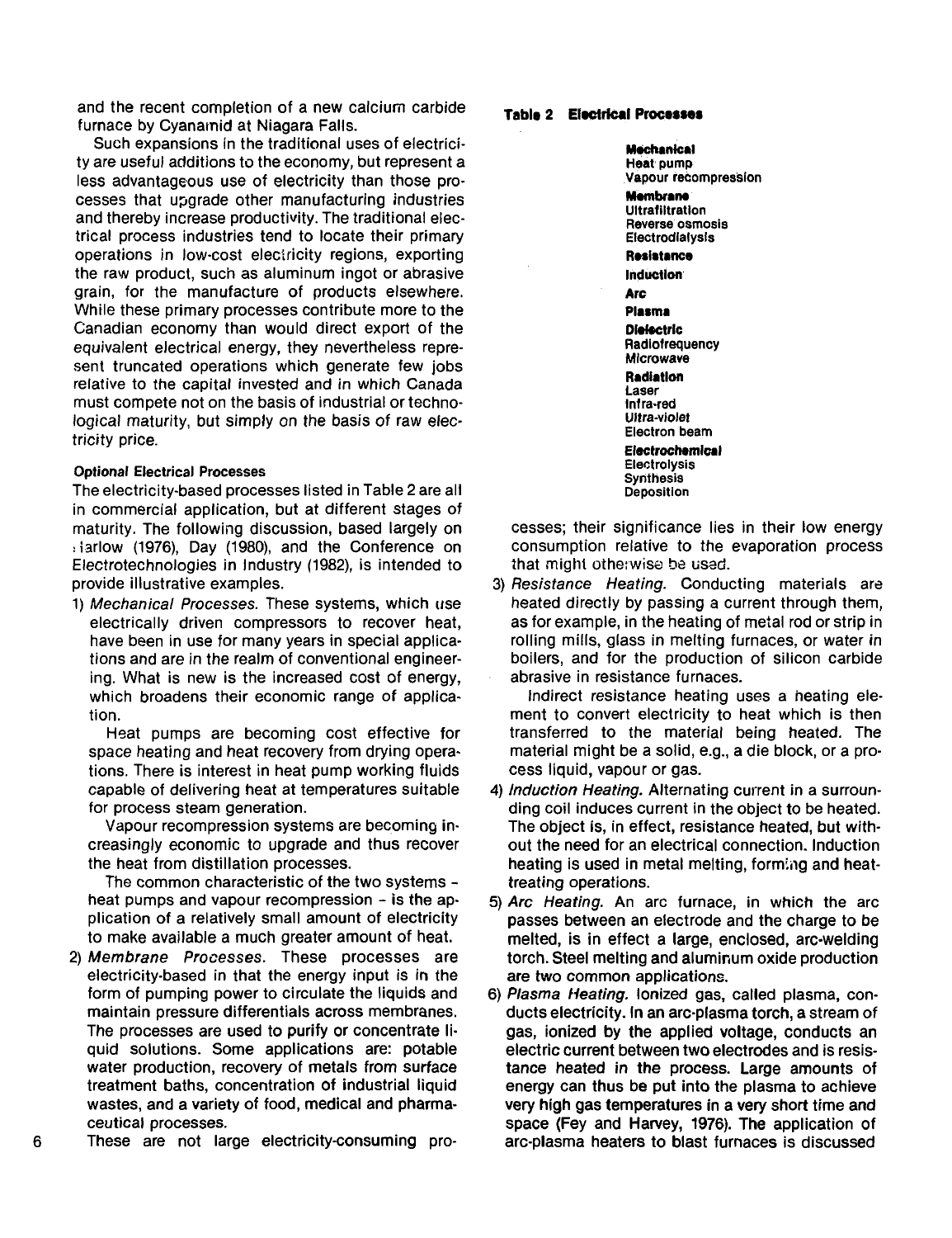later. Other possible applications of arc-plasma heaters include iron ore pelletizing, or direct reduction, as well as various kiln processes such as cement making. The substitution of an arc heater for a combustion torch eliminates the need for large flows of air and combustion products, thus allowing more compact design and easier control of pollution. Arc-plasma torches are also being developed as chemical reactors for the production of, among other things, acetylene, ferroalloys (Gauvin et al., 1981) and for the reduction of various metal oxides, including iron, chromium and manganese.

Small scale and flexibility of operation are among the virtues cited for plasma-based metallurgical processes. These characteristics offer the potential for incremental expansion and diversification without the major capital commitments required for worldscale plants based on traditional metallurgical processes.

- 7) Dielectric Heating. Electromagnetic radiation in the radio frequency (RF) and microwave ranges (nominally 2-100 MHz and 300-3000 MHz, respectively) can penetrate non-conducting material and deposit energy as heat, thus offering an efficient means of drying, cooking, or polymerizing. Applications are numerous in the food, paper, wood products and plastic products industries.
- 8) Radiation Processing. Infra-red radiation is useful for applying heat to dry or cure surface coatings on metal, wood and paper. As one example of benefits, an infra-red oven 3 metres long replaced a gas oven 30 metres long, while allowing the strip product speed to be increased (Eeg, 1982).

Ultra-violet radiation can be applied to surface processes in the same manner as infra-red, but appears to be restricted to special purposes, notably the drying of appropriately formulated inks.

The laser offers a method of delivering energy at high density to selected areas of a surface, thus placing it in competition with the electron beam (EB) in welding and surface heat-treatment operations. The EB process, due to its earlier introduction, appears to have pre-empted much of the field, but certain advantages of the laser, such as the possibility of direction by mirror and the lack of need for vacuum, leave scope for some applications.

EB applications, which began with specialized welding systems, are expanding into many of the coating, curing, and heat-treating areas mentioned above, while new possibilities continue to be identified (Morganstern, 1982). In some of these potential applications, such as sewage treatment, food preservation and the sterilization of medical disposables, EB would be in competition with radioisotopes. An EB process for the removal of  $SO<sub>2</sub>$  and

 $NO<sub>x</sub>$  from stack gases, and their conversion to marketable fertilizers, is at an advanced stage of development (ED, 1980).

9) Electrochemical Processes. The decomposition of molecules by electrolysis is in large-scale use for the production of, for example, aluminum and chlorine. In addition to these traditional uses, a range of optional applications is now becoming economically attractive.

The electrolysis of water to produce hydrogen is currently limited to small-scale applications, such as hydrogenation of edible oils, while the bulk of industrial hydrogen is produced by the steam reforming of natural gas. As the cost of natural gas increases relative to that of electricity, electrolytic hydrogen will become increasingly attractive. Projections by Hammerli (1982) and by the Ontario Hydrogen Energy Task Force (OHETC, 1981), among others, point to emergence of electrolysis as the most economic route perhaps by the mid-1990s. The resulting indirect substitution of electricity via hydrogen for large-scale uses such as heavy oil upgrading and fertilizer production would have a significant impact on electricity demand, requiring perhaps 80 gigawatts of power by the year 2025 (Hammerli, 1982).

More is involved than the competitive position of electrolytic hydrogen. At about the same time that electrolytic hydrogen becomes competitive with natural gas-derived hydrogen, electrical energy will become competitive with natural gas on the basis of direct heat content. (Electricity will compete with gas much earlier in most applications because of its higher end-use efficiency.)

Other materials produced by electrolysis at present include manganese dioxide, potassium permanganate and several compounds of sodium and potassium. There are, in addition, various organic compounds that can be synthesized by electrolytic processes. Adiponitrile, an intermediate in Nylon production, is produced electrolytically on a largescale and more than a dozen miscellaneous organic chemicals are in small-scale production by electrolytic processes in various countries (Roberts, 1982).

The literature suggests that, with some obvious exceptions, electrolytic processes are in their infancy and can be expected to evolve rapidly in response to the change in the relative costs of fuels and electricity.

### Some Specific Applications

Many of the processes described above are embodied in units which can be added to an existing plant to perform an additional operation, such as polymerization of cable insulation, or which can replace an existing 7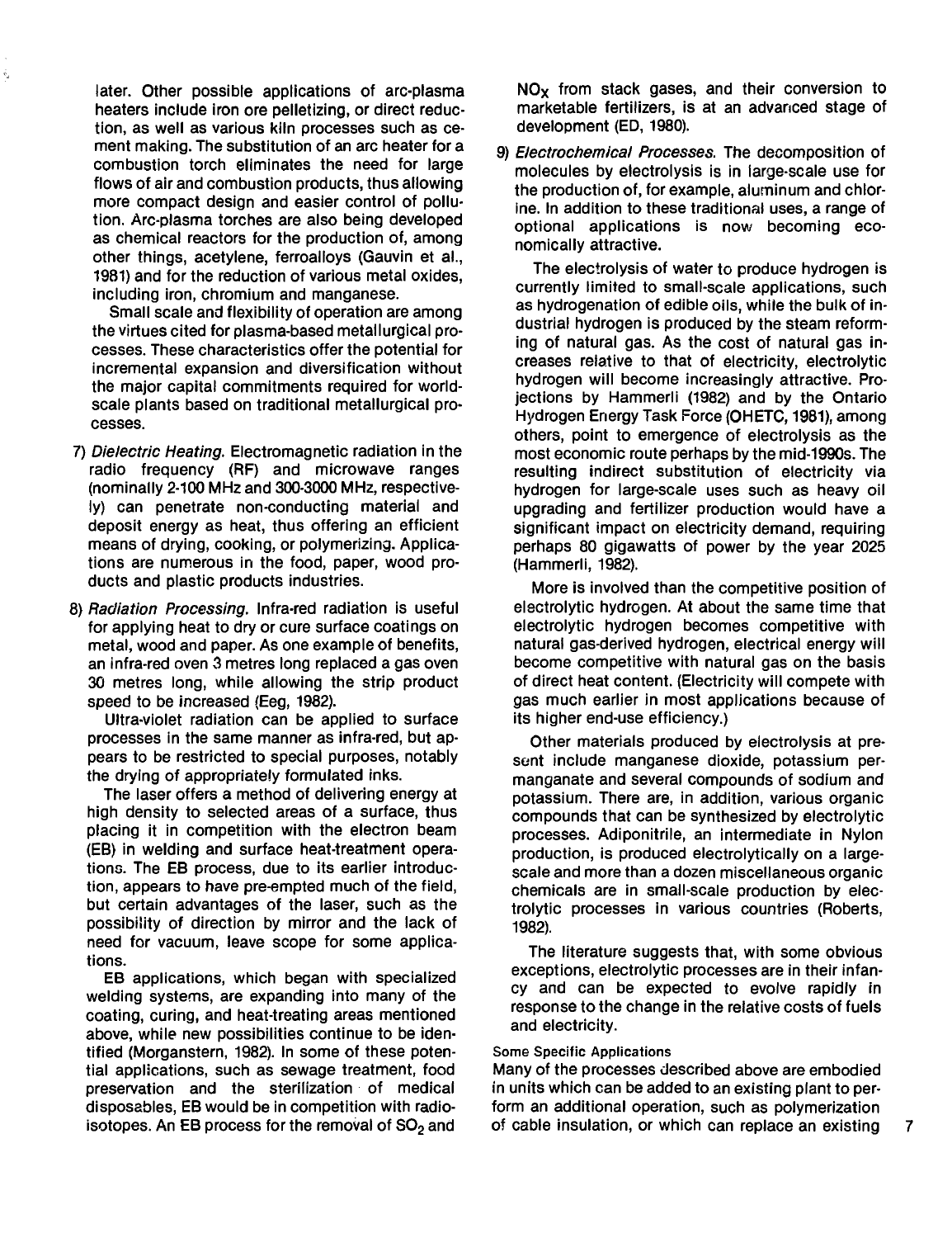process, such as a paint-baking oven. Each of these unit-operation substitutions represents a tiny increment in total electricity use, but potential applications are numerous and varied; the aggregate can become a significant component of electricity demand.

.<br>Waliofarika mwaka wa wakazi wa mshindi wa 1992 - Alifa wa Marekani wa Marekani wa Marekani wa Marekani wa Mare

As noted previously, however, the bulk of industrial energy is consumed by a small number of energy-intensive industries in large-scale processes; if electricity is to become a major component of industrial energy it must penetrate into these industries. The energy-intensive industries tend to involve integrated processes which offer little scope for the introduction of package units. An iron and steel works, for example, entails the coordinated operation of coke ovens, blast furnaces, steel-making furnaces and casting, rolling, or forging mills, each of which is a large, complex and capital-intensive operation. The other major energy users, though less constrained by process integration, are similarly bound by the capital invested in large process units.

While process integration and capital intensity would appear to discourage the penetration of electricity into the major energy-using industries, there are forces which encourage electrification of these processes. Three such forces are:

- a) Most of these industries are under increasing pressure to reduce emissions to the atmosphere. Electrical processes, which do not require air for combustion, offer the possibility of closing the cycle so that material previously rejected from the stack can be removed from circulation and, in many cases, marketed as a by-product.
- b) Many of the processes burn fuel merely as a means of producing high temperature, as distinct from producing chemical effects. This is true, for example, of glass furnaces, of lime, cement and brick kilns and to some degree, of metal smelting furnaces. In some situations, therefore, it is possible to replace the burner with an electrical device, an arc-plasma torch for example, and thus extend the productive life of the existing unit. The scope for profitably substituting electricity for fire is particularly large in the major energy-using industries.
- c) While the traditional processes in the major energyusing industries tend to be large-scale, their electricity-based counterparts are, in many cases, optimal at a smaller size. The smaller scale could be desirable where the product is limited to the domestic market. Smaller unit sizes are attractive in any case because they allow incremental application which avoids the financial risks associated with new-technology mega-projects.

The following examples of electrical technology applications illustrate the foregoing points.

Example 1 — Space and process heat.

Chalk River Nuclear Laboratories (CRNL) comprises almost 100 buildings, located on a fifty hectare site in a severe (5000 Celsius degree day) climate. Unavoidable electricity demand peaks are caused by major experimental facilities, resulting in a load pattern typical of some industrial operations. Steam is supplied from a central boiler plant for space and process heating. Electric boilers have recently been installed, in parallel with the oil-fired units, to use offpeak power. Even at present oil and electricity prices, the new units have a two-year payback time.

The steam needs of individual buildings during summer are being eliminated by the substitution of electric domestic water heaters for the original steam heaters, thus allowing portions of the steam distribution system, with its large losses and its maintenance costs, to be shut down. Two results are reduced costs and increased energy efficiency.

With surplus hydroelectricity available most of the time, Hydro-Quebec is promoting the use of electric boilers in tandem with existing fired boilers in industrial plants. At a Canadian Textile Institute seminar on energy conservation it was reported that three 3 MW and one 13 MW systems currently (1982 October) being installed have payback times of one year or less, while additional projects of 27-44 MW with payback times between twelve and eighteen months are under negotiation (Lambert, 1982).

### Example 2 — Blast Furnace.

A major integrated steel producer, having participated in pilot-plant tests, is assessing the application of arcplasma torches to his blast furnaces (MP, 1981). The expected benefit is largely due to a major reduction in coke consumption, which would save operating costs at the coke ovens and capital investment for their periodic replacement while decreasing air pollution.

## Example 3 — Non-ferrous Metals.

The production of metals has traditionally involved the combustion of fuel to provide heat for the drying and smelting of ores. Oil, or natural gas where available, has been economical for these purposes, representing a minor fraction of total operating cost. Escalation of fuel prices since 1974 has made energy a major factor, Some mine/mill/smelter installations, such as the INCO plant in Guatemala, have become uneconomic because of dependence on oil at the world price. Others are becoming vulnerable to competition from new installations based on more energy-efficient processes. Data from a survey of such processes for copper smelting (Carroll, 1980) suggest that higher energy efficiency is associated with an increasing input of electricity relative to hydrocarbon fuel. A nickel smelting process, which uses an electric furnace and recovers most of the sulphur from the ore for conversion to sulphuric acid, has been tested on a commer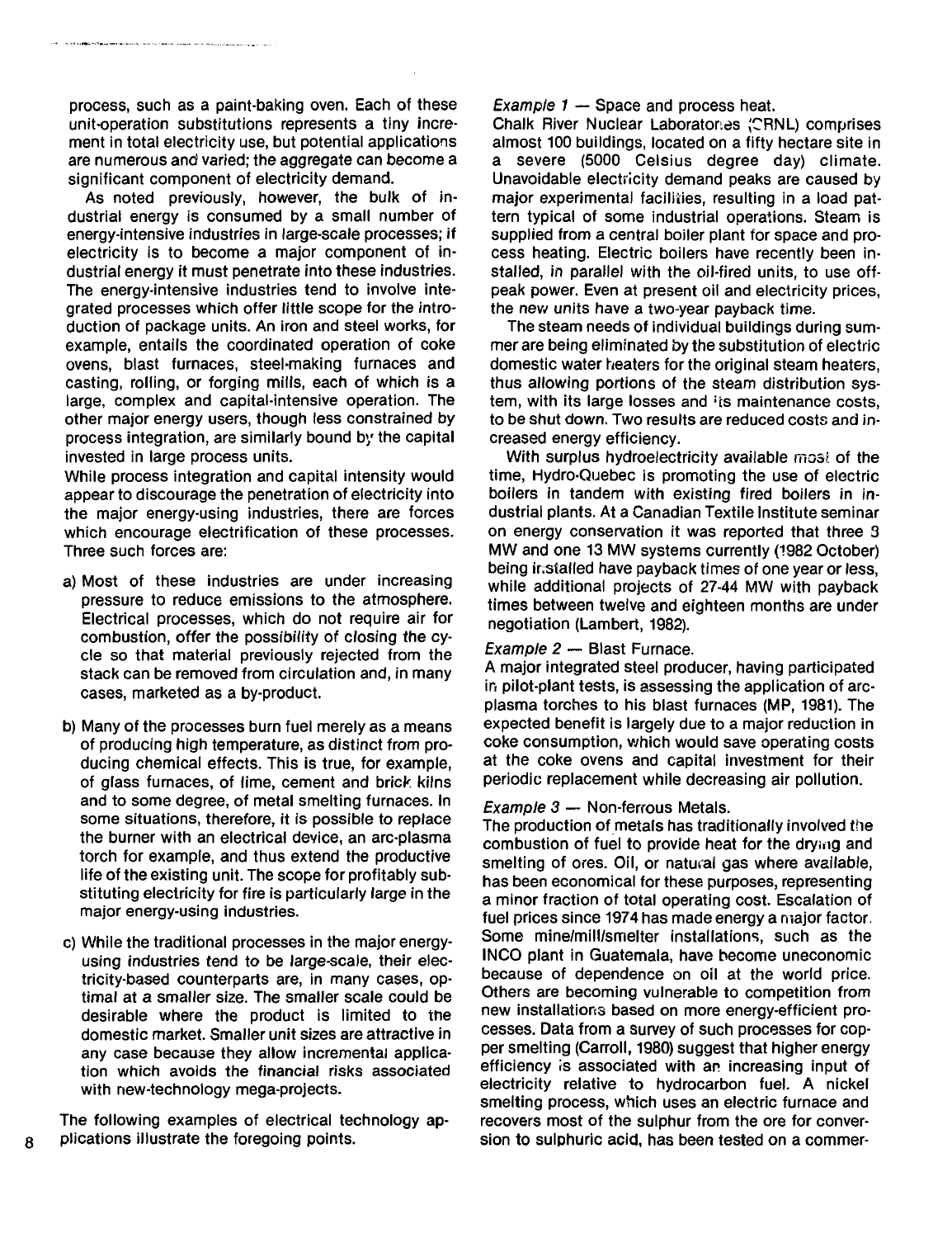cial scale by INCO (1980). Success of the test could lead to large-scale replacement of existing smelting processes.

A survey of processes for non-ferrous metals production concluded that: "Using copper and lead production from sulphide ores as examples, it was shown that a large reduction in smelting energy is possible by the use of new processes. It is expected that electrical energy will form an increasing portion of the energy requirement of new processes" (Mackey and Parsons, 1982).

## **ECONOMIC SCOPE**

#### **General Approach**

It is clear that large scope exists for industrial electrification, but a rigorous quantitative evaluation of the degree of electrification that would be economic now or at some future time is virtually impossible because of the diversity of industrial operations. There is diversity of scale, of process, of product and of location, which affects access to, and cost of, energy.

Nevertheless, the scope for electricity can be estimated and the rate of penetration of electricity into the industrial energy market can be projected on the basis of known technological options and likely energy cost trends. Four general statements can be made with some confidence:

a) The industrial plants that now exist are not optimal. Most of the capital equipment operating today has been in place for at least a decade. Even those plants that have come into service more recently were, for the most part, committed before the economic slowdown which began in 1974.

The growing significance of energy costs is shown in Table 3, which shows the increase in energy cost as a fraction of value added in selected industries. In every case except metal smelting and refining the fraction increased between 1975 and 1979. It is likely that energy costs have grown even more rapidly since 1979 as Canadian prices for oil and gas have approached the rising world prices.

The decline in the energy cost fraction for smelting and refining might be attributable to process changes, such as oxygen injection in reverberatory furnaces, in response to rising fuel costs. In this process, the electrical energy for oxygen production displaces a larger quantity of combustion fuel energy.

b) In the long run, the share of industrial energy supplied as electricity will approach I00 percent.

Two pressures are acting in this direction and their strength is likely to increase with time. The first is the rising cost of combustion fuels relative to electricity, together with uncertainty of future supply. Even in the absence of a price advantage, electricity would be preferred by most decision makers because it offers price stability, or at least predictability within reasonable limits. Oil is ioday more costly than electricity for many purposes and will inevitably increase in price as the finite resources are consumed. Superimposed on this long-term trend is the vulnerability of oil supply and price to military

| Table 3 | <b>Purchased Energy in Manufacturing Industries</b> |            |            |           |            |            |          |
|---------|-----------------------------------------------------|------------|------------|-----------|------------|------------|----------|
|         |                                                     |            | 1975       |           |            | 1979       |          |
|         | <b>SIC Industry</b>                                 | ε<br>(k\$) | v<br>(k\$) | EN<br>x   | Æ<br>(k\$) | ν<br>(k\$) | ΈΙΥ<br>% |
|         | 100 Food & Beverage                                 | 193841     | 5030036    | 3.9       | 357050     | 7 663 484  | 4.7.     |
|         | 160 Rubber & Plastics                               | 34 722     | 964 082    | 3.6       | 75775      | 1790.050   | 4.2      |
|         | 180 Textile                                         | 51515      | 1067877    | 4.8       | 94 439     | 1 772 720  | 5.3      |
| 271     | <b>Pulp &amp; Paper Mills</b>                       | 396 692    | 2569050    | 15.5      | 919 459    | 4 539 127  | 20.3     |
|         | 291 Iron & Steel Mills                              | 139 982    | 348 021    | 10.4      | 332856     | 2436651    | 13.7     |
|         | 295 Smelting & Refining                             | 141 134    | 844 537    | 16.7      | 207 354    | 1 333 830  | 15.5     |
|         | 300 Metal Fabricating                               | 61 289     | 3 149 631  | 1.9       | 120 456    | 4836446    | $2.5 -$  |
|         | 325 Motor Vehicle<br><b>Parts/Accessories</b>       | 29 286     | 008 395    | 2.9       | 65 118     | 2 110 911  | 3.1      |
|         | <b>330 Electrical Products</b>                      | 34 312     | 2 317 885  | 1.5<br>51 | 61834      | 3491929    | 1.8      |
|         | 350 Non-metal Mineral<br><b>Products</b>            | 174 274    | 1446 135   | 12.1      | 361 691    | 2 147 878  | $-16.8$  |
|         | 365 Petroleum Refineries                            | 47044      | 818 542    | 5.7       | 135821     | 431 829    | 9.5      |
|         | 370 Chemical &<br><b>Chemical Products</b>          | 216 601    | 2422515    | 8.9       | 580 122    | 4 306 060  | 13.5.    |
|         | <b>Total - All industries</b>                       | 1805 808   | 36 130 301 | - 6.0     | 3879624    | 00 823 174 | 64       |

**E** = Cost of fuel and electricity

**V = Valut addad In manufacturing**

Source: Manufacturing Industries of Canada: national and provincial areas. Statistics Canada. Catalogue 31-203 (1975 and 1979)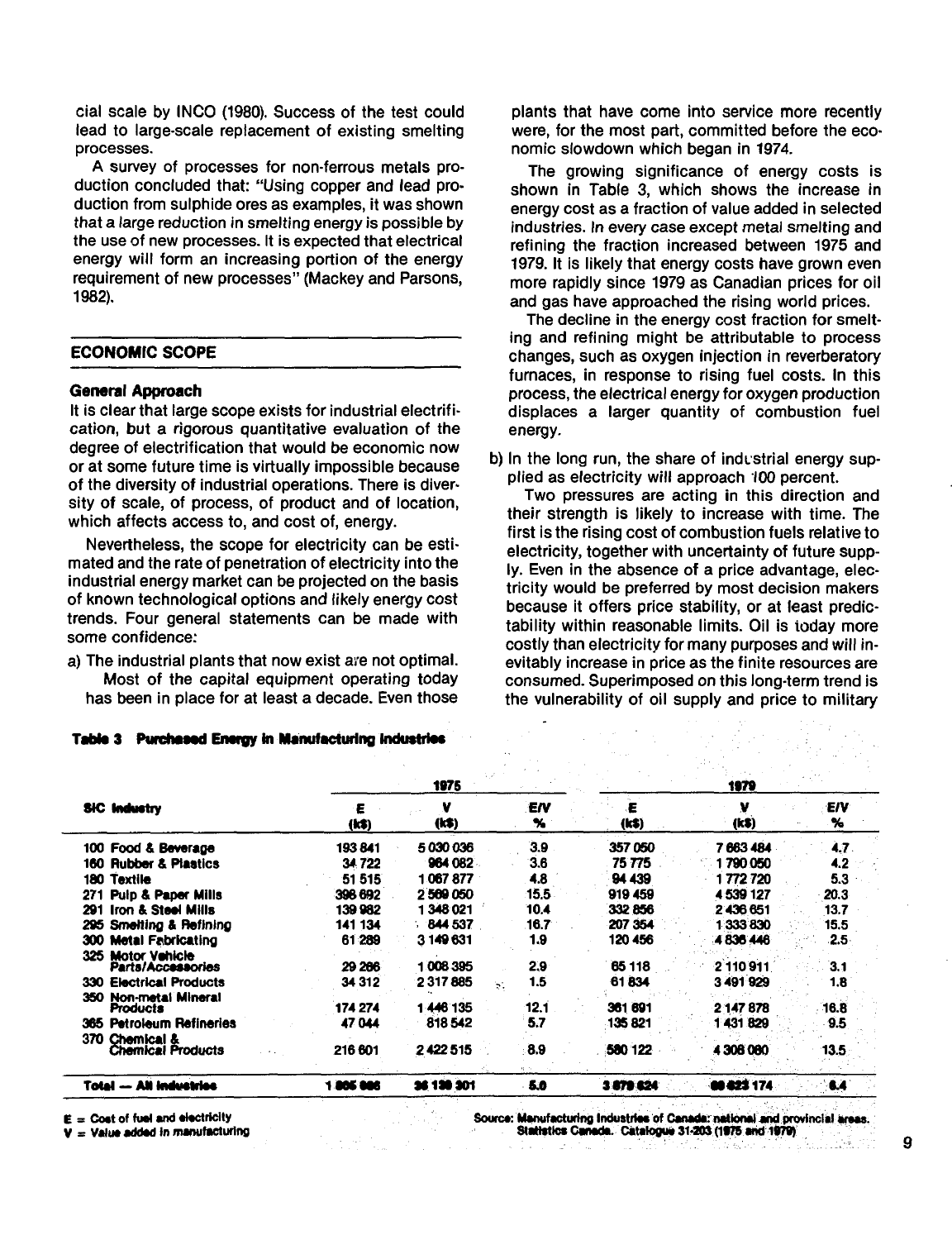and political events in the Middle East and elsewhere. An investor contemplating a capital commitment, whether it be a home heating system or a major industrial plant, is not likely to place himself at the mercy of oil supply. Natural gas is a better bet than oil, but is still just that: a gamble that large new discoveries will be made and brought to market at an acceptable price. The price of gas, moreover, is tied to that of oil, if not by national policy, then by the workings of the market.

The second pressure is productivity. The productivity of labour is currently of most concern to economists, especially in Canada, but capital and energy productivity, or total factor productivity, are also important. Productivity, by any definition, is generally improved by electrical processes because of their energy efficiency, controllability, and compactness.

c) The actual degree of industrial electrification will always be less than optimal.

The reason is the longevity of capital plant or, in different terms, the low rate of turnover of the stock of capital equipment. This is obvious today, as noted earlier, in that most existing plants were designed for an economy based on cheap oil and gas. It will continue to be true because industrial plants are expected to recover their investment in a period of years, rather than decades, and are designed for present, rather than future, conditions. This is rational, even apart from financial imperatives, because the future is unknown. Once built, however, a successful plant soon pays off its investment and then continues to operate for decades, competing successfully with newer plants carrying capital burdens. It is in the nature of things that capital equipment is obsolete, but profitable.

There is, however, a limit to the technological lag that an economy can afford without becoming uncompetitive. Near-term profits from obsolete plants can obscure, but not prevent, erosion of competitive margins.

d) Canada is in a preferred position.

If the pressures of energy resource depletion and of productivity are forcing a global trend to industrial electrification, Canada is in a position to benefit. Low-cost electricity is a present and future resource which offers a comparative advantage over most other countries in an increasingly electrical world (Melvin, 1981-A). Electrical processes are beginning to compete with their combustionbased counterparts in the world's industries, but due to the relatively low cost of electrical energy in Canada, many of these processes will cross the economic threshold here years, or even decades, before doing so in other countries. The range of electricity costs and the relative advantage of most regions of Canada are evident in Table 4. Low-cost

#### **Teble 4 Comparative Electricity Rates\***

|                                  | Cents/kW <sup>+</sup> h |
|----------------------------------|-------------------------|
| <b>USA (Consolidated Edison)</b> | 14.4                    |
| <b>Japan (Chubu Electric)</b>    | 10.7                    |
| Denmark                          | 10.2                    |
| Japan (Tokyo Electric)           | 9.8                     |
| <b>Italy</b>                     | 9.2                     |
| Japan (Kansai Electric)          | 9.2                     |
| <b>Belgium</b>                   | 9.2                     |
| <b>Netherlands</b>               | 8.9                     |
| Germany                          | 8.3                     |
| <b>USA (Commonwealth Edison)</b> | 7.7                     |
| Northern Ireland                 | 77                      |
| Eire                             | 7.4                     |
| <b>England &amp; Wales</b>       | 7.3                     |
| <b>USA (Detroit Edison)</b>      | 7.3                     |
| Scotland                         | 7.0                     |
| France                           | 6.7                     |
| Spain                            | 6.6                     |
| Greece                           | 6.5                     |
| Portugal                         | 5.6                     |
| Australia (Western)              | 5.4                     |
| Australia (Victoria)             | 4.7                     |
| Sweden                           | 4.7                     |
| Canada (Quebec)                  | 3.4                     |
| Canada (Ontario)                 | 3.0                     |

\* For 500 kW, 60% annual load factor; all taxes included.

**Source:** British Electricity Council. Based on tariffs as at 1981 August 1

electricity gives Canada the opportunity of a head start towards industrial electrification, which means high-technology, high-productivity manufacturing.

The opportunity offers not only a comparative economic advantage for Canadian products in world markets, but also a leading position in industrial process equipment and technology. Canada has established a reputation of excellence in the *queneration of hydroelectricity and, to an in*creasing degree, of nuclear electricity. The opportunity now exists to build a similar reputation for excellence in the productive use of electricity throughout the manufacturing sector, a reputation which can be translated into high-technology export products, the growth of new industries and expanded employment opportunities for Canadians.

The foregoing discussion provides a basis on which to project the penetration of electricity into industry.

### Penetration Rate

For the reasons given above, the ultimate share of electricity in the industrial energy market is assumed to be 100 percent; a lower value, say 80 or 90 percent, would not substantially alter the projections for the period of interest because the ultimate level is only approached after many decades. Moreover, no allowance is made for the conversion of existing plants to use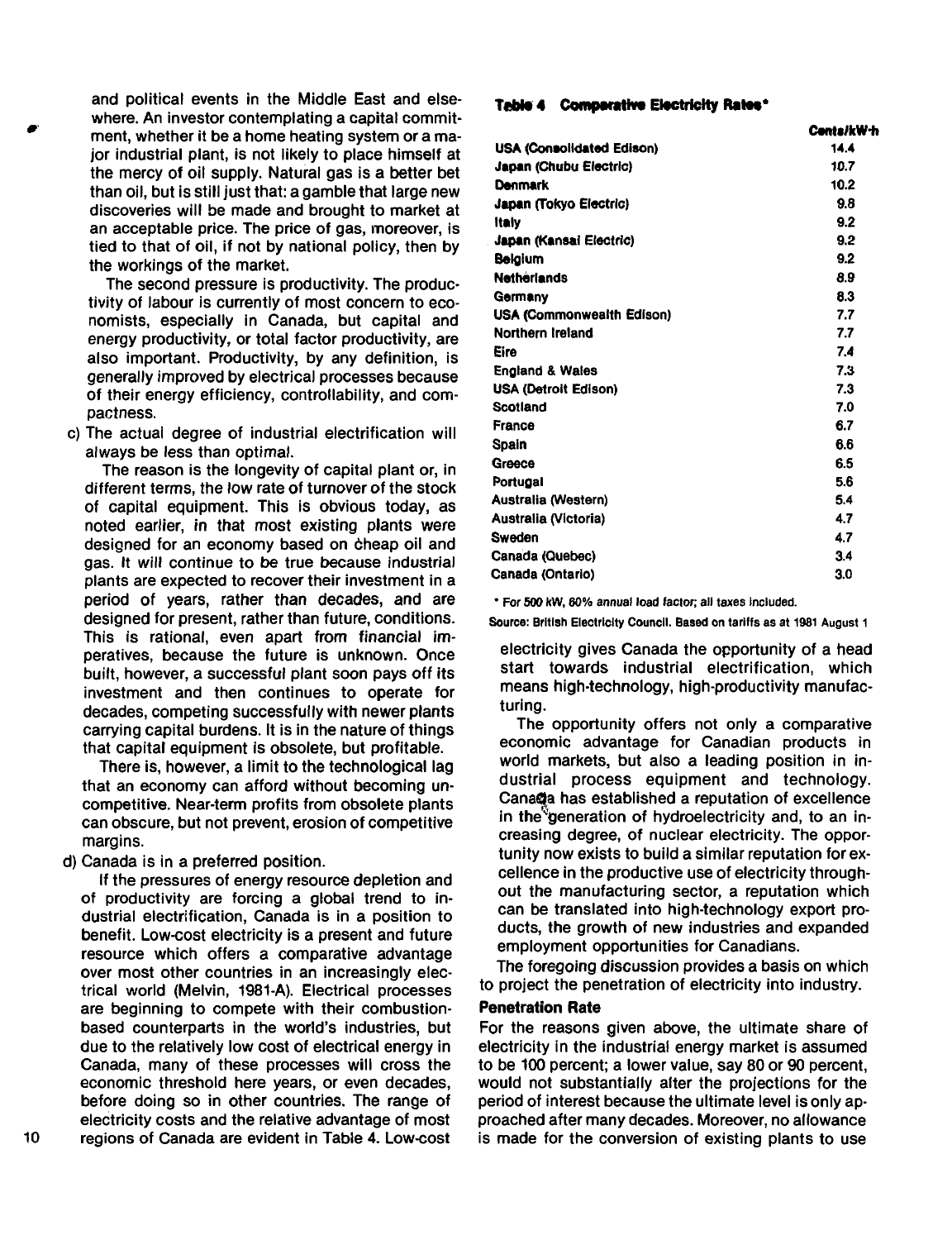electricity in place of oil or gas. The two remaining questions are:

- a) At what rate will the electricity share grow from its present value of 26.7 percent?
- b) At what rate will total energy demand in the industrial sector grow?

Many factors will influence these rates. Rather than constructing an elaborate model incorporating the many factors involved, a simple approach is adopted here, by assuming that electrical processes will be chosen henceforward for all new plants, both for expansion and for replacement of retired plants. With this assumption, the quantity of combustion energy displaced by electricity at any future time can be projected for any given rates of expansion and replacement.

The quantity of combustion fuel displaced cannot be translated directly into electricity demand because electricity does not replace fuel on a one-to-one basis. Electrical energy is almost invariably used more efficiently than combustion energy. On the basis of experience reported by Felix (1980) and Chaussard (1982), a unit of electrical energy in industrial applications appears to replace between two and five units of fuel energy. This range reflects different mixes of the various processes described earlier, for which individual values can range from a low of about 1.2 for an electric boiler to a high of 10 or more for some radiation or membrane processes.

The total energy demands for the four cases specified in Table 5 are calculated. The two chosen rates of industrial output growth, 2 and 4 percent per year, may be compared with the 5 percent rate of real GNP growth in Canada from 1960 to 1974. The spread in growth rates allows for uncertainty about future economic growth and allows for the possibility that some new production capacity will use oil or gas rather than electricity. For convenience, the retirement rate is made equal to the growth rate in each case. The spread in "effectiveness", defined as the number of units of combustion energy displaced by one unit of electrical energy, allows for the range of possible processes and products involved. The calculations are described in Appendix A.

| <b>Table 5 Assumptions for Energy Projections</b> |  |
|---------------------------------------------------|--|
|                                                   |  |
|                                                   |  |
|                                                   |  |
|                                                   |  |
|                                                   |  |
|                                                   |  |

| (% p.a.)<br>2.0<br>Case 1<br>2.0 | otivani<br>of Electrical |
|----------------------------------|--------------------------|
|                                  |                          |
| $-5.0$<br>Case 2<br>2.0          |                          |
| Case 3<br>2.0<br>4.0             |                          |
| Case 4<br>4.0<br>56              |                          |

**• Effectiveness = units of fuel energy displaced by one writ of electrical anwgy.** 857X

The resulting projections of industrial energy demand are shown in Figure 5, in which "total energy" is the sum of combustion fuel and electrical energy. The figure contains two curves in addition to those for the four cases described. The additional curves show the energy that would be required for the two rates of industrial growth in the absence of the efficiency improvement attributed to electricity. These curves thus represent energy growth at the same rate as industrial output growth and are thus equivalent to pre-OPEC energy demand forecasts made by simple trend extrapolation with no technological change.

Figure 6 shows the projected shares of electricity in total industrial energy for the four cases.

#### **Discussion**

The conservation, or energy-productivity effect, of electrical processes is evident in the differences between total energy curves for a given rate of industrial expansion. In the high-efficiency cases, where one unit of electricity replaces five units of combustion energy, total energy input actually declines for several years, even in the case of higher output growth rate.

Figure 5 covers a 30-year period; energy projections over a longer period would be neither useful nor credible in the context of this study. Figure 6 however has





**11**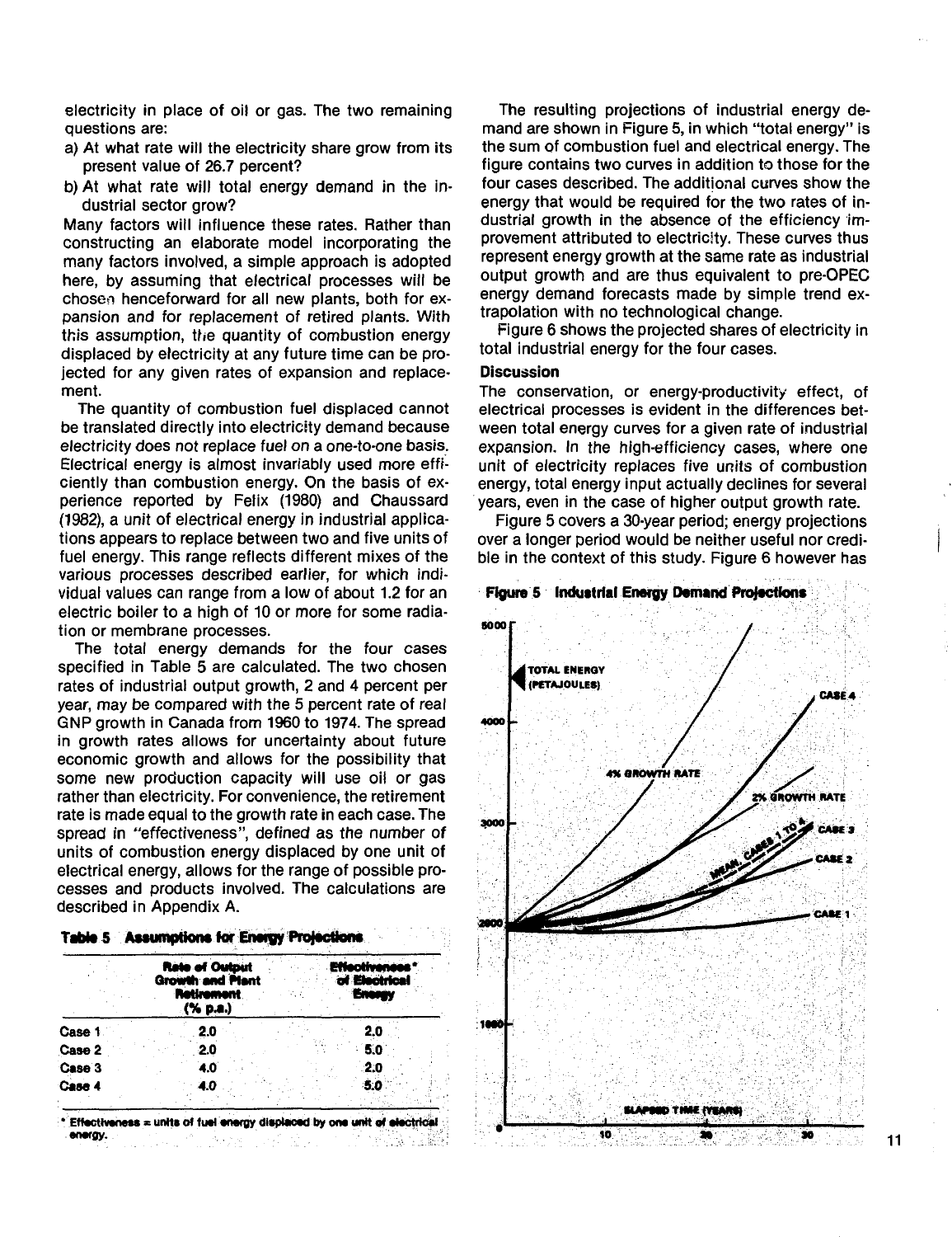



been extended over a half-century in order to show the hypothetical effect on electricity shares of the assumptions made. The electricity share increases with time in an almost linear manner initially, though at a different rate for each case. One salient feature is the sensitivity to growth/replacement rate. This is expected and reasonable because expansion of output provides both the funds and the opportunity for technological change.

A second feature of Figure 6 is the gradual slowdown in the increase of electricity shares with time, which is a direct result of the assumptions, but which is also reasonable in practice because of the longevity of some major plants, the insensitivity of some processes to energy cost and the difficulty of converting some processes entirely to electricity.

### **ELECTRICITY DEMAND**

### **Annual Consumption**

In the previous sections of the study, four cases were evaluated in order to assess the effects of various assumptions and to estimate the range of uncertainty 12 of the projected energy requirements.



For the balance of this study, the complication resulting from multiple cases is avoided by choosing a single representative projection. This projection is simply the mean of the previous four; it is represented by the broken line on Figure 5 and its components are shown in Figure 7.

The increase in demand from time zero (nominally 1980) is shown in Figure 8. This figure also shows the generating capacity that would be required to produce this energy, assuming an annual load factor of 0.7, and the annual growth rate of industrial electricity demand implied in the projection. The additional generating capacity actually required to meet the projected demand would be less than that estimated in Figure 8 because the growing industrial load would increase the overall system load factor.

# **System Growth**

The significance of the additional load created by the electrification of industrial processes is illustrated in Figure 9. Up to 1980, the curve shows actual electricity consumption in Canada in all sectors, residential, commercial and industrial. The projection beyond 1980 was constructed by adding the new industrial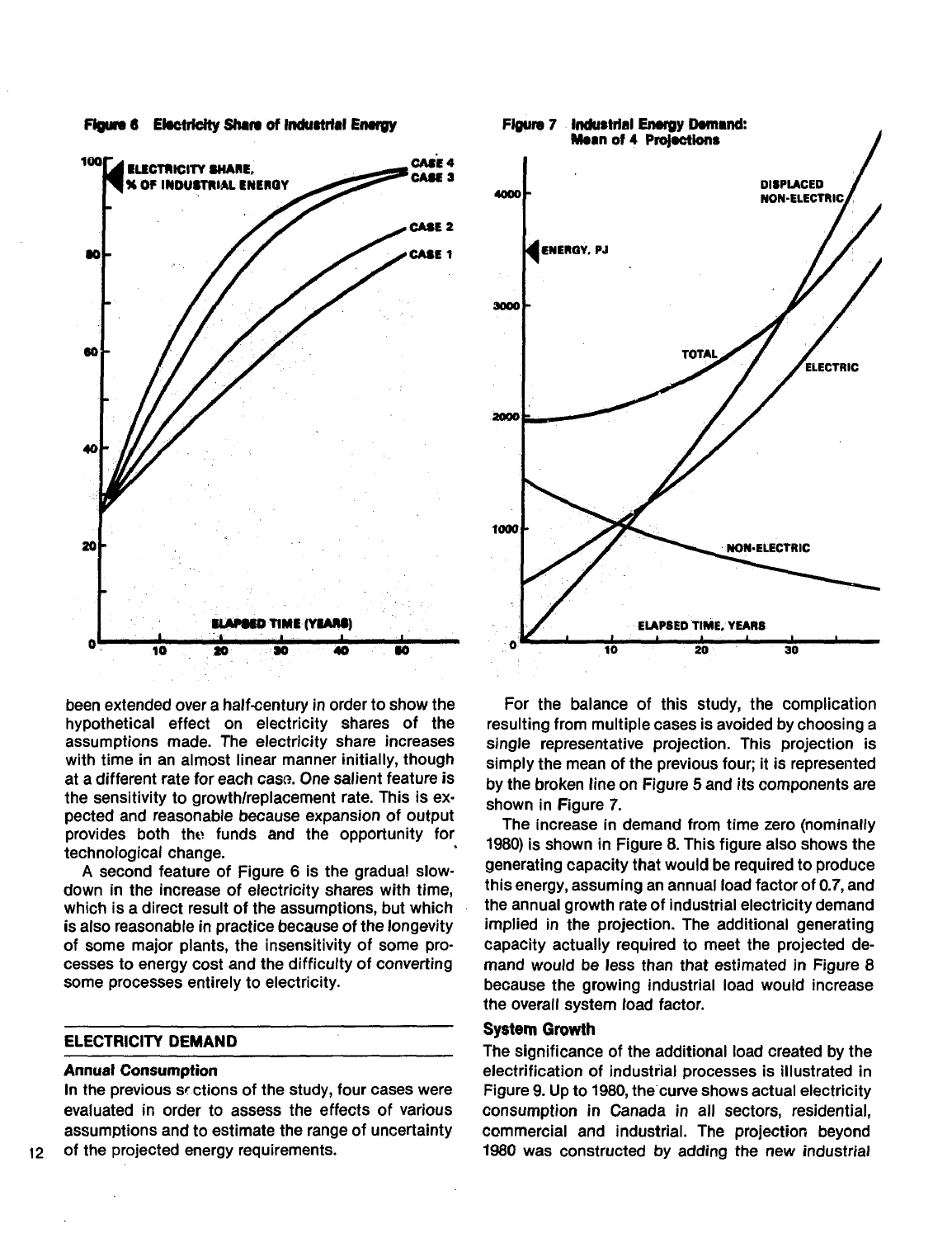

**Figure 8 Additional Electricity Demand. Industrial Sector**

**Figure 9 Effect of Industrial Load on Total Electricity Demand**

load, as estimated in this study, to the total 1980 load. The projection therefore represents the electricity demand that would occur if industrial electricity consumption were to grow as estimated while consumption in the residential and commercial sectors remained constant at the 1980 level.

The average annual growth rate, from 1980 to 2000, is 3.2 percent. Any growth in the residential and commercial sectors, such as increased use of electricity for space heating, would increase this growth rate. Major structural changes, such as a shift to electrolytic hydrogen for chemical uses, or the emergence of electric vehicles, would further accelerate demand growth.

## **Discussion**

The penetration rate of electrical energy into the industrial sector has been estimated on the basis of plausible rates of industrial output growth and plant retirement. This penetration was first calculated in terms of combustion energy displaced by electricity; the displaced energy was then translated into electrical energy demand on the basis that one unit of

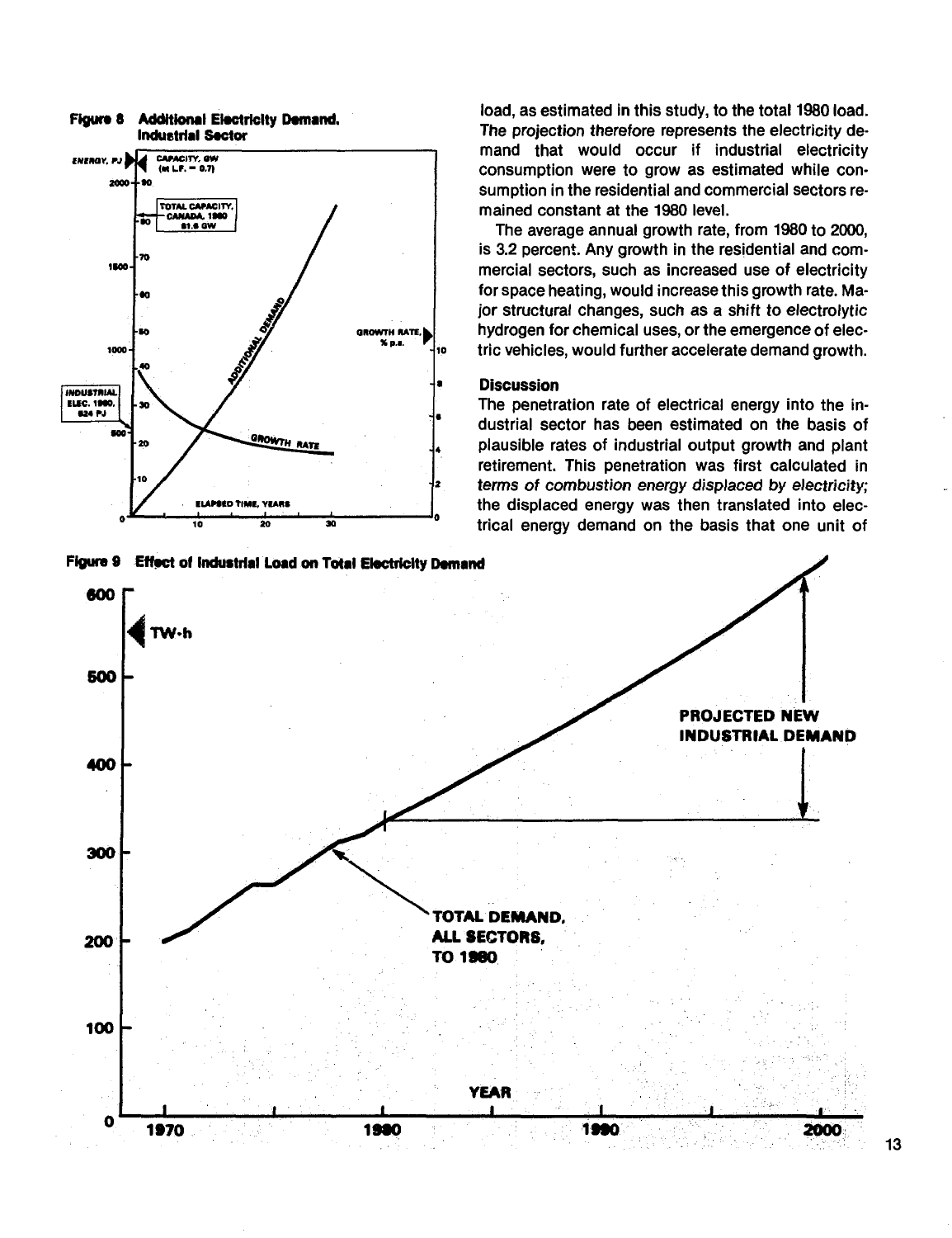electrical energy displaces several units of combustion energy.

The assumption that all new plants will be electricity-based is not entirely valid, at least for the near term, during which natural gas will be pricecompetitive in a few particular cases. While it is thus possible that the electricity share of industrial energy has been overestimated, the estimated demand for electricity is probably on the low side because of the low rate of growth, about three percent per year, assumed for industrial output. On balance, the projected demand for industrial electricity is believed to be conservative, given Canada's mineral, technological and electrical resources, and the perceived need for productivity improvement by the upgrading of industrial technology.

The potential for electrical energy use by the industrial sector alone is therefore likely to result in a growth rate in excess of three percent per year in electrical energy. Any growth in electricity consumption by the residential or commercial sectors will add to this demand growth. This reinforces the conclusion reached in earlier studies by Melvin (1980, 1981), that a doubling of electricity demand in about 15 years is desirable for displacement of oil imports and likely unless the economy remains stagnant. At this rate of demand growth the existing and planned capacity of Canadian electric utilities would be fully absorbed in ten years or less, which means that a new generating unit committed today would barely be ready when needed.

These, or any other projections, are subject to uncertainty with respect to economic growth. Energy in any form, and electricity in particular, are used mainly to produce goods and services. An earlier study (Melvin, 1981) examined the close linkage between electricity consumption and economic output, reaching a conclusion that is just as valid here: to produce more goods and services for more people requires more electricity and, conversely, by producing less it is possible to reduce the growth of electricity demand.

The analysis presented here illuminates the connection between GNP and electricity demand by showing the sensitivity of projected electricity demand to the rate of growth of industrial output and the recent shift in the relative costs of fuels and electricity.

The worldwide economic recession has not only slowed the increase in total energy demand, but has also impaired the ability of industrial firms to invest in new plant. The impact of the energy revolution on elecnot entered into the plans of electricity producers or consumers. Economic recovery can produce both the need for industrial expansion and the cash flow with which to build, thus accelerating the electrification of industrial processes.

## **BENEFITS OF ELECTRIFICATION**

### **Economic Impact**

This study did not include a conventional econometric analysis of the effects of industrial electrification. The validity of such an analysis would be questionable in any case because it is outside the range of experience represented by historical data. Some crude estimates can, however, be made and they indicate that the impacts would be favourable and substantial. Three such indicators are: the historical impact of electricity production, the market for electrical equipment and the relationship between electricity demand and GNP.

### Electricity Production Impact

An economic impact study by EEMAC (1979) using the Statistics Canada interprovincial model, estimated that the production of one million dollars' worth of electricity generates about \$1.2 million of economic activity and about 44 person-years of employment in Canada. On this basis, the increase in electricity demand of some 15 TW-h each year (Figure 9), assuming a price of two cents per kilowatt-hour, represents an additional \$300 million, or about 0.1% of GNP, with a corresponding increase of 13 200 jobs. These figures reflect only the production of the electrical energy, not its use, and thus measure just a fraction of the total impact.

### Electrical Equipment Purchases

Two methods offer rough estimates of the investment in equipment to use electricity.

First, available data indicate that the cost of electricity-consuming equipment ranges from about \$50 per kilowatt of capacity for boilers to several thousand dollars per kilowatt of industrial process equipment. At a cost of, say, \$500 per kilowatt of electricityconsuming equipment, and a load factor of 0.7, the annual demand growth of 15 TW-h implies an investment of \$5 billion each year in electrical equipment.

A second estimate can be made from the relationship between electrical equipment purchases and electricity demand. During the period 1971 to 1981, electricity consumption increased by an average of 13 000 GW-h each year, while annual purchases of industrial electrical and electronic equipment amounted to an average of (1971) \$4.5 billion. This indicates an elec-

14 tricity demand has therefore not yet been felt and has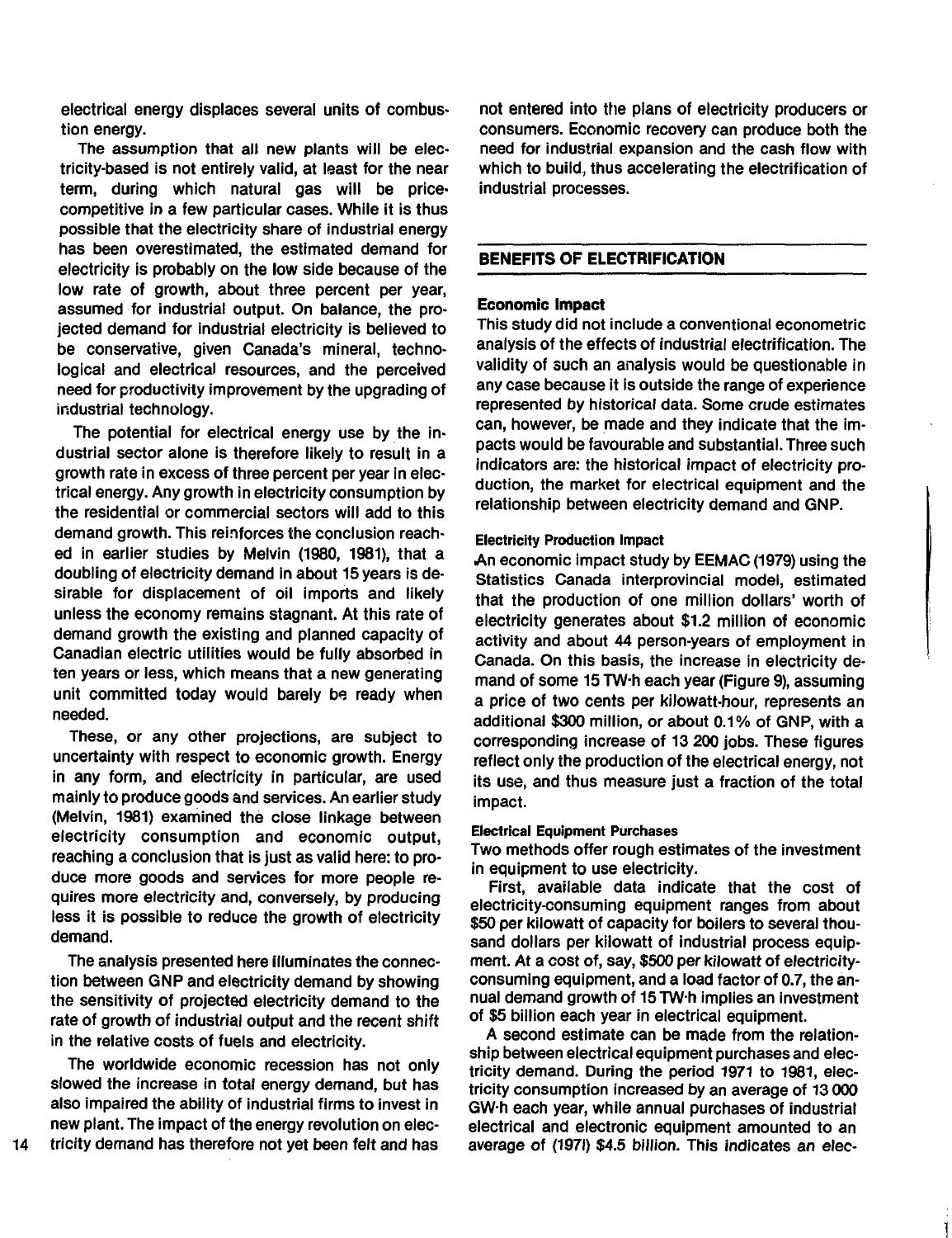trical equipment investment of approximately \$350 000 per GW-h of additional energy consumed. For the projected 15 TW-h increment, this would amount to purchases of \$5.25 billion each year. This amount, about 4% of GNP, overestimates the volume of business for the Canadian electrical and electronics equipment industry because a substantial fraction would be imported, but it underestimates the total volume of Canadian business because electrical equipment is only one component of the business generated.

### Gross National Product

The relationship between electricity consumption and GNP shown in Figure 1 provides the basis for estimating the total economic effect of the projected increase in electricity demand. The electricity intensity of incremental GNP, as reported by Melvin (1981) is about 3 kW-h per \$(1971). The additional annual consumption of 15 TW-h would thus be associated with \$5 billion of incremental GNP, or approximately 4% growth.

#### Conclusion: Economic Impact

The total impact is estimated to be about 4% of GNP each year for the projected rate of industrial electrification.

Industrial electrification thus constitutes an ongoing "mega-project", but with the additional benefits stemming from dispersal, both geographic and sectoral. Industrial electrification is not focused on a particular region or concentrated in a particular industry, but is distributed throughout the industrial economy. Moreover, it does not have the boom-andbust character of a conventional mega-project.

### **National Benefit**

The benefit to Canada as a whole, or to an individual province, is the economic growth due to an expanding share of domestic and foreign markets. Electrical technology offers an economic advantage over foreign competitors because of the relatively low cost of electricity in Canada. The advantage can be amplified by the increased productivity associated with electricity-based processes. In effect, electrical production processes can be classified as "hightechnology"; electrification thus entails technological upgrading, with improved productivity and quality of employment, along with smaller environmental impact.

In exploiting the opportunity for leadership in industrial electrification, Canadian industry would be forced to depend heavily on domestic technology, thus stimulating R&D and the development of the technological infrastructure. The resulting knowhow could itself become a valuable export product.

The scope of the electrical opportunity thus stems basically from low-cost electricity, but is amplified by the high-technology characteristics of electrical processes. Among the most significant of these characteristics is controllability and this has many ramifications because it allows, even encourages, the application of microelectronics, robotics, telecommunications and related technologies to basic production processes.

Electrification of industrial processes on a large scale would reduce the future demand for oil and natural gas in Canada. Lower oil demand would reduce vulnerability to interruption of supply from foreign sources while also improving the balance of trade. In effect, dollars invested in the production and application of electrical energy would otherwise have been spent abroad to purchase oil. An earlier study (Melvin, 1980) estimated that the investment in electrical generating capacity required to eliminate oil imports would approximately equal the cost of the avoided imports.

Under present circumstances there is **little to** be gained by substituting electricity for **natural** gas because Canada is able to produce more **gas than** domestic and export markets can absorb. The current situation is, however, abnormal and not **tolerable for** many years because it represents worldwide economic stagnation in the face of large and growing human needs. Stagnation is not an acceptable basis for planning. In an expanding world economy, natural gas would soon become a valuable commodity in international trade, at a price set by that of oil. Petroleum economists disagree on the likely trend of international oil prices in the near term, not just with respect to the rate of change, but even regarding the direction of change. The major uncertainties relate to demand, not supply, and future demand will be determined mainly by economic conditions. The present surplus of oil is attributed partly to economic recession and partly to structural change, meaning conservation and substitution. There is little consensus on the relative magnitudes of the two, but if even half of the reduction in demand is due to economic slowdown, the glut would rapidly disappear in the wake of economic recovery.

While the future cannot be known, the spectrum of possibilities lies between two bounds: strong economic growth leading to recurrence of the "energy crisis", or continuing economic stagnation leading to social crisis. The former would be manageable by economic and technological means and is inherently selflimiting; the latter is neither manageable nor stable.

The conclusion is that the national interest requires global economic growth which in turn will place energy supply under stress, raising the cost of oil imports and the value of natural gas exports.

The Canadian industrial sector is heavily dependent on oil and even more so on gas, as shown in Figure 2. The projections made in this study do not assume the conversion of existing plants from oil or gas to elec- 15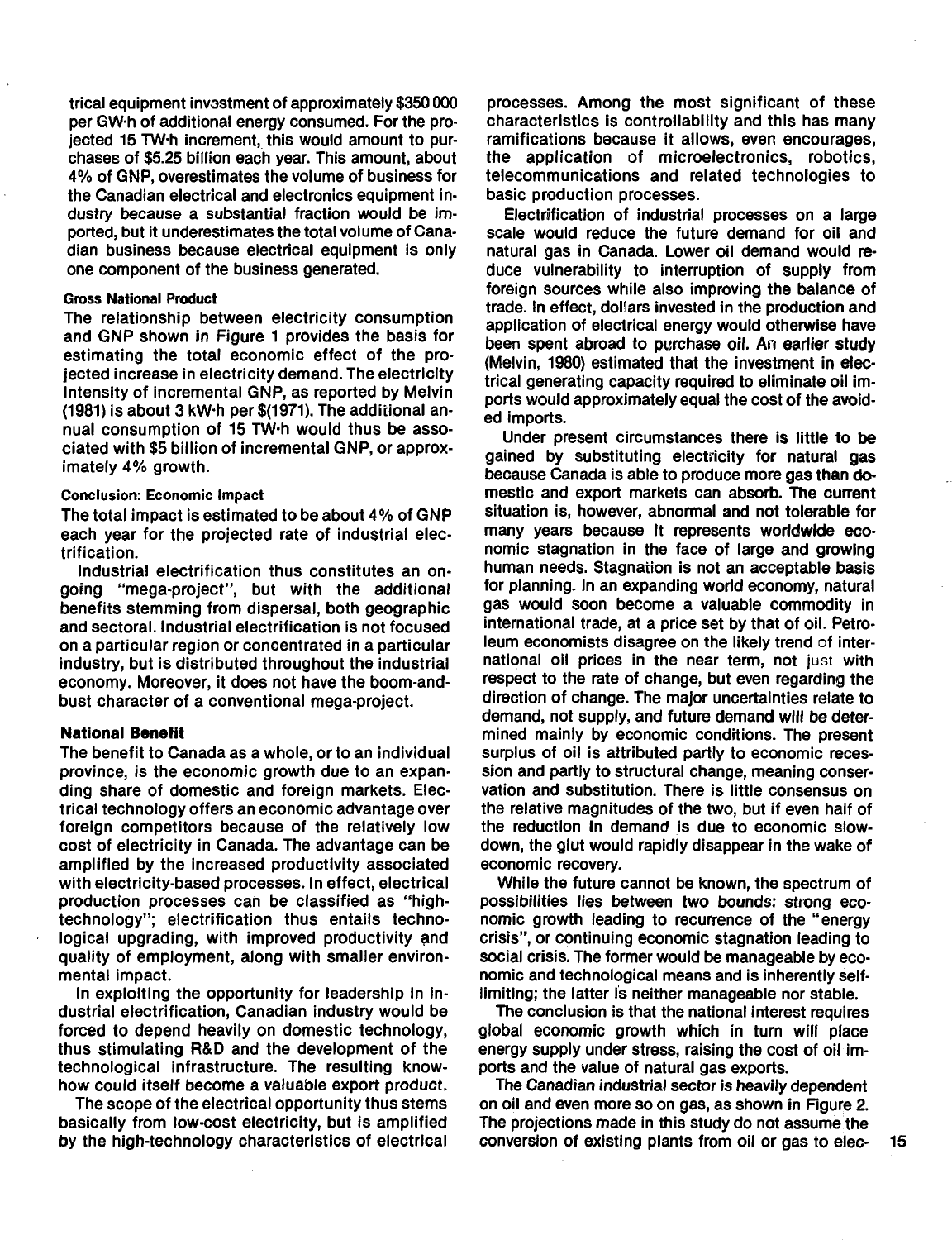tricity although that might well happen. Instead, for the reasons given above, it is assumed that new plants will be electricity-based, so that dependence on oil and gas will decline at a rate which depends on the rate of economic expansion. Thus the economic growth that leads to energy crisis would be used to attenuate the severity of the crisis.

### **Benefits to Industry**

Combustion is an increasingly expensive process not just in Canada, but worldwide; within narrow limits, industries everywhere face the same fuel prices and, increasingly, the same pollution controls. Energy, which is an essential input, has become a significant element of cost in many operations, so that the effect of energy cost on profitability is increasing.

Electrical energy is the alternative to combustion and, in most parts of Canada, is price-competitive on an energy-content basis with oil at the present world price, e.g., electricity at 2 $\varphi$ /kW·h has the same cost per unit of contained energy as oil at \$36 per barrel. At least, therefore, electricity places a ceiling on the cost of energy, but this grossly underestimates its significance.

As discussed earlier, electricity is not normally substituted on a one-to-one basis for combustion fuel; the substitution is usually indirect, involving a process change which results not only in lower energy input per unit of product, but also other benefits such as higher productivity of labour, greater operating flexibility, finer control and reduced emission of pollutants.

If the various countries competing for world markets were on an equal footing in terms of energy supply, electrification of Canadian industry would have to keep pace with the rest of the world and would confer no particular advantage. In fact, Canadian industry would probably be at a disadvantage because of the characteristic lag in the application of new processes which, typically, have been developed elsewhere.

The low cost of electricity in Canada relative to other industrial countries, however, presents the opportunity to lead rather than lag, and thus to gain an initial advantage. The opportunity exists because, due to lower-cost electricity, many electrical processes will become economic in Canada years, or even decades, earlier than elsewhere.

The opportunity is two-fold. By taking early advantage of electrical technologies, the Canadian producer can compete more effectively and thus expand his share of world markets. In addition, the opportunity would thereby be created for Canadian suppliers of electrical process equipment and technology to gain a position of international leadership based on their ear-16 iy experience at home.

As an illustration, arc-plasma devices appear to be at the threshold of economic application to various metallurgical processes, but the economic feasibility of these high-energy systems is sensitive to the local cost of electricity. The result is that an arc-plasma application has been rejected after early enthusiasm by a steel company in the United States just when the same application was becoming attractive in Canada (MP, 1981).

## **Benefits to Electric Utilities**

The most obvious benefit to the electric utility from electrification of industrial processes is increased volume of electricity sales. Increased volume would have a direct and favourable impact on unit costs for those utilities which have excess capacity in being or under construction. Many Canadian utilities are in this position due to the combination of long construction periods, especially for hydraulic or nuclear stations, and the slowdown in demand growth. Generating capacity which was committed during the 1970s in the expectation of continuing annual load growth at the traditional rate of six or seven percent, will be coming into service in the 1980s when the expected loads have failed to materialize. Under the accounting regime applied by most electric utilities, the operating and amortization costs of a unit appear as an expense only when the unit begins to produce. Thus, when a new generating plant comes into service, one result is a step increase in the revenue requirement of the utility. If there is not a corresponding increase in the amount of energy sold, the additional revenue requirement results in a higher average cost per kilowatt-hour. The average cost, which is simply the revenue requirement divided by the total energy sold, is therefore sensitive to the relationship between capacity growth and load growth. Under present conditions in most parts of Canada, unit costs would be lower with load growth than without it.

A less obvious benefit relates to load factor. Electricity is becoming the preferred source of spaceheating energy, for new premises and for off-oil conversion of existing buildings. Since inception of the National Energy Program in 1980 October, 68 000 Canadian residences have been converted from oil to electric heat (EMR, 1982) and the trend is expected to continue. Space heat demand, however, is dictated by climate; it is most needed in winter. More important, it is dictated by weather, in the form of "cold snaps" of relatively short duration, but of great severity, as discussed by Clayton et al. (1980). To illustrate, a residence might consume in total 20 000 kilowatthours of electricity for heating during a full year. This is an average load of 2.3 kilowatts, but on the coldest night of the winter, the home might require 15 kilowatts. The annual load factor, defined as the ratio of average load to peak load, would thus be 15 percent.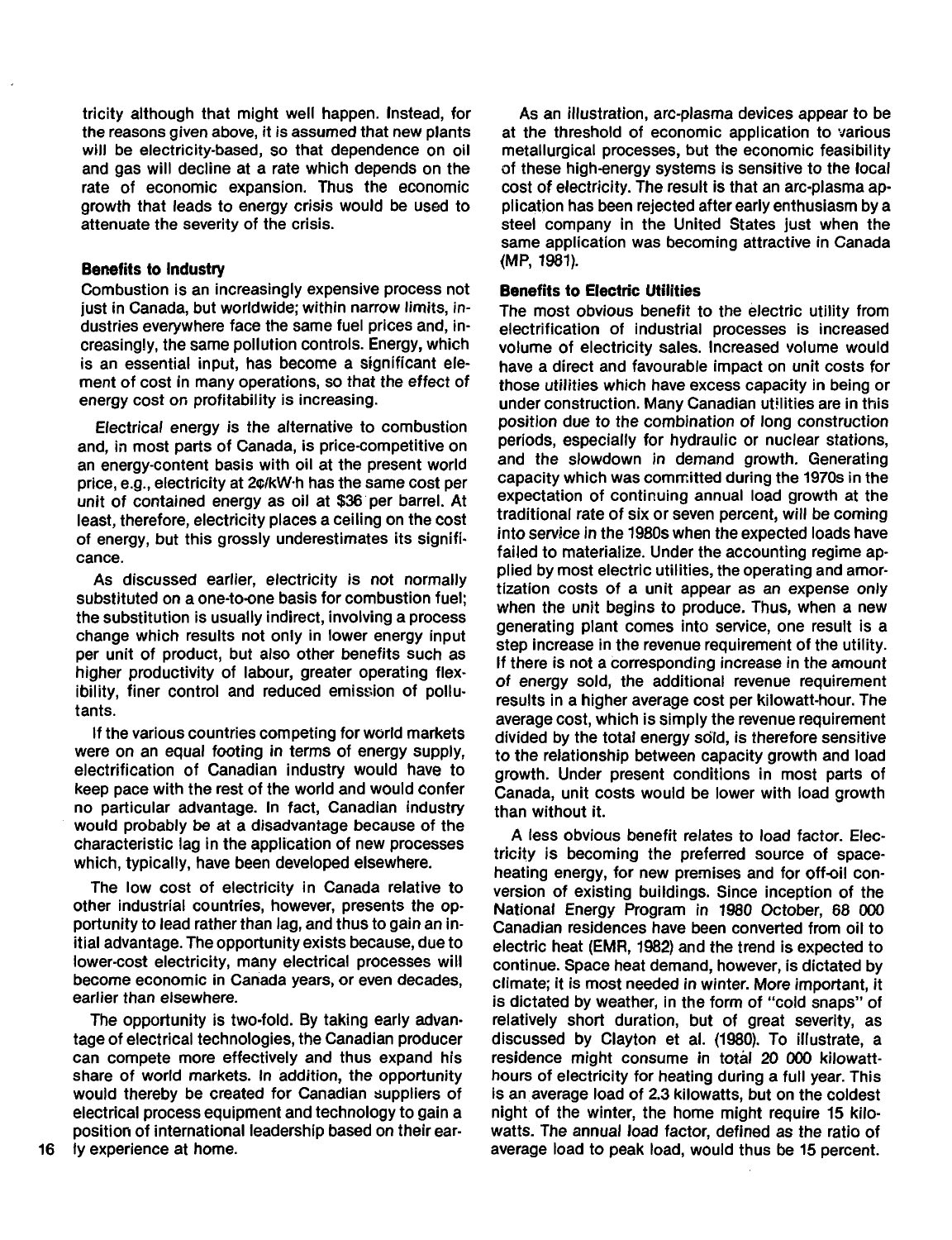The effect of electric space heat on the load factor of a small municipal utility has been documented by Phillips (1981).

The electric space-heating load is growing. If this growth is not balanced by some other load, it will reduce the load factor served by the utility, with the result that generating capacity will be under-utilized for most hours of the year and the unit cost of electricity will rise.

Industrial loads offer a counterbalance. These loads reflect production rates, rather than climate or weather, and thus tend to be more uniform throughout the year. Data from AMPCO (Lounsbury, 1982), for example, indicate a load factor of about 70 percent for major industrial customers. Moreover, industrial operations offer scope for load management. Many operations can be rescheduled to avoid periods of peak electricity demand and some can be cut off, at the discretion of the utility, at times of peak demand. For example, glass-melting furnaces or cement kilns can be restricted at peak demand hours, or during cold snaps, with little effect on annual production.

In summary, the space-heating demand on electric utilities is growing and the negative impacts of this load can be offset by corresponding growth of industrial loads.

### **AN ELECTRIFICATION STRATEGY**

#### **Need and Opportunity**

 $\begin{array}{c} 1 \\ 1 \\ 1 \\ 1 \end{array}$ 

Given the Canadian capability to provide low-cost electrical energy, it can be assumed that industrial electrification would proceed without policy intervention. Progress might, however, be too slow to take advantage of the opportunity.

Canadian industry is not innovative, but depends heavily on process technology which has been developed and put into practice abroad before being applied here. This technological lag and the reasons for it have been amply documented by the Science Council of Canada (Britton and Gilmour, 1978). The fundamental change that has occurred during the past decade of "energy crisis" has altered the position of Canadian industry relative to competitors and has removed, or even reversed, some of the factors which contributed to the technological lag. This revolution is summed up in two statements:

- the relative costs of electricity and oil have been inverted; electrical energy is now less expensive than oil energy, and
- this inversion has occurred only in Canada, among the industrial countries.

The significance of this is that the countries upon which Canada has depended for industrial technology

lack the immediate incentive for electrification of industrial processes and therefore can no longer be regarded as suppliers of technology appropriate to Canada. If industry in this country is to exploit the opportunities presented by the energy revolution, domestic process innovation is required; by waiting for others to lead the way, Canadian industry will forego a clear advantage. Ultimately, process electrification seems to be inevitable everywhere, but Canada is in position to lead and to profit by doing so.

There are, however, barriers to be overcome. Three of these are awareness, access and cash flow.

Awareness. Many industrial decision makers have not yet realized that combustion is becoming more costly than electricity. Others, having accepted this fact, remain unaware of the electrical process options that exist.

Access. Electrical technologies are not yet being disseminated through the usual channels, which are parent firms and process equipment suppliers. Both channels have traditionally delivered technology to Canadian industry from abroad, but neither is yet in a position to benefit greatly from electrical technology, so neither channel is likely to deliver what is appropriate to Canadian circumstances.

Cash flow. Some firms, particularly the large, energyintensive ones, are fully aware of the process options, the available technologies and the potential benefits of electrification, but are without the financial means to act. For many the current problem is not one of expansion or upgrading, but survival.

### **Components of a Strategy**

Given the barriers identified above, two of which are structural and the third a transient economic condition, it is unlikely that Canadian industry will take full advantage of the electrical opportunity in the absence of government initiatives. Economic recovery is a necessary but insufficient condition because the two structural barriers, awareness and access, would remain and even the cash-flow impediment might persist if alternative uses of available funds were perceived to be more desirable.

Provincial or Federal government policy aimed at capturing the benefits of low-cost electricity would thus require three components: promotion, delivery and financing. The relative importance of each would vary from case to case. For example, the needs of a major integrated steel producer would be different in type and magnitude from those of asmall manufacturer.

## **A Possible Approach**

The three components of an industrial electrification strategy would require contributions from various 17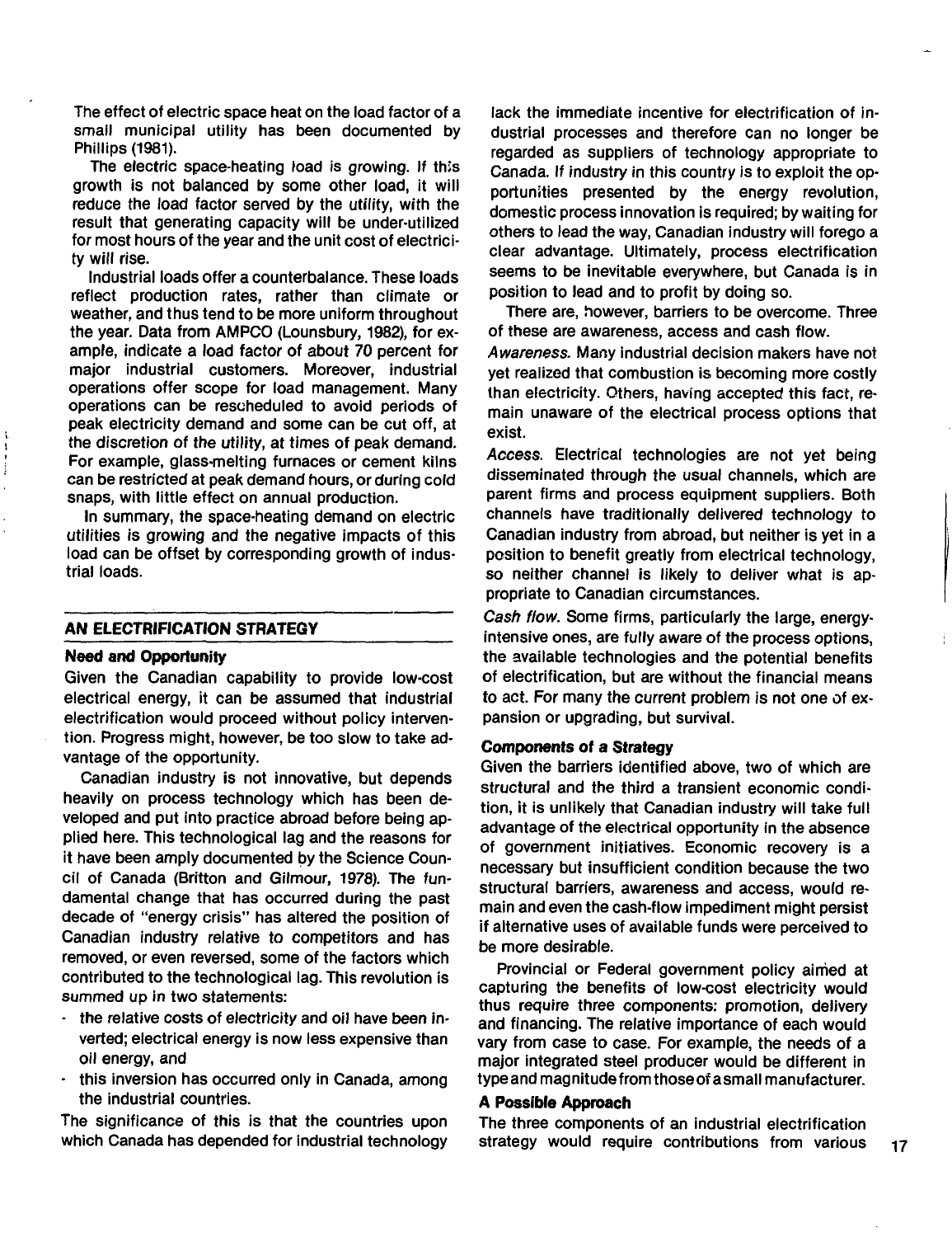organizations including government agencies, electric utilities, engineering and technology development firms, manufacturers, contractors and financial institutions. Each group stands to benefit and collectively they could provide the necessary elements, viz.,

Promotion: to create awareness of the need, the benefits and the availability of electrical processes.

Delivery: to provide access to relevant engineering data, performance assessment, equipment selection and project engineering.

Financing: to provide advice on options for financing, assistance in assembling an appropriate package and access to incentive programs sponsored by governments or utilities.

An umbrella organization with participation by each of the relevant branches of expertise could focus the electrification strategy and offer one-stop shopping to prospective clients by affording access to a diverse mix of skills and knowledge.

Such an organization might take the form of a joint enterprise, owned and staffed by its shareholding member firms and agencies. Such an organization could draw on the knowledge and experience of its members to provide technical and financial consultancy over the range from initial feasibility assessment to eventual project management. A key strength would be the ability to tailor the financing of a project to the expected savings or revenues; this would be particularly attractive to small and medium businesses lacking the in-house capabilities of a large firm, but the service could also be of value to large firms facing major decisions involving technological and financial risks.

By acting as a technological clearing-house for a broad range of clients and members, the organization could develop world-class scale and competence in the development and application of industrial technology, eventually becoming a vehicle for the exploitation of Canadian expertise in international markets.

## **CONCLUSIONS**

There is targe scope for increasing the share of industrial sector energy provided by electricity. This scope exists because the present share is small, about one-quarter, but electrical processes are capable of performing almost any industrial operation. The share can eventually approach 100 percent.

The share of electrical energy in industry is expected to grow rapidly, once economic recovery begins, because of the increasing advantage of electricity over combustion. The advantage is in part a direct energy cost saving and in part a mixture of indirect benefits including greater productivity and smaller environmental impacts. Process electrification generally represents technological upgrading.

The incentive for electrification is stronger in Canada than elsewhere because of the lower cost of electricity, present and projected. As the costs of combustion fuels rise relative to that of electricity throughout the world, any given electrical process will tend to become economic in Canada sooner than in other countries. In other words, electricity places a ceiling on production costs which is lower in Canada than elsewhere.

The electricity-cost advantage offers to Canadian industry the opportunity of leadership in the world-wide transition from combustion to electricity as the prime form of process energy. The opportunity is two-fold. Lower production costs can provide a competitive edge for export products, while leadership in industrial electrification can give Canadian suppliers access to world markets for electrical process technology and equipment.

Exploitation of the opportunity to upgrade industrial processes and to develop leadership in electrical process technology will require new initiatives by industry and government. Traditionally, much of Canada's industrial technology has been imported at a mature stage of development. To achieve leadership in electrical processes, however, it will be necessary to develop the technology at home, gaining a head start on the basis of low-cost electricity. A concerted effort by producers, designers, developers, suppliers, utilities and financial houses seems necessary to stimulate and support the innovation process. An appropriate vehicle would be a joint enterprise, chartered for the purpose of industrial electrification, constituted by shareholding firms and agencies with relevant capabilities.

A moderate rate of industrial electrification would double the total demand for electricity in Canada in about 25 years. Demand growth in other sectors would be additional. In view of the opportunities, and barring an extended economic depression, electricity demand is likely to grow at an annual rate not less than five percent.

The economic activity associated with industrial electrification at the projected rate is estimated to add several percent to GNP each year.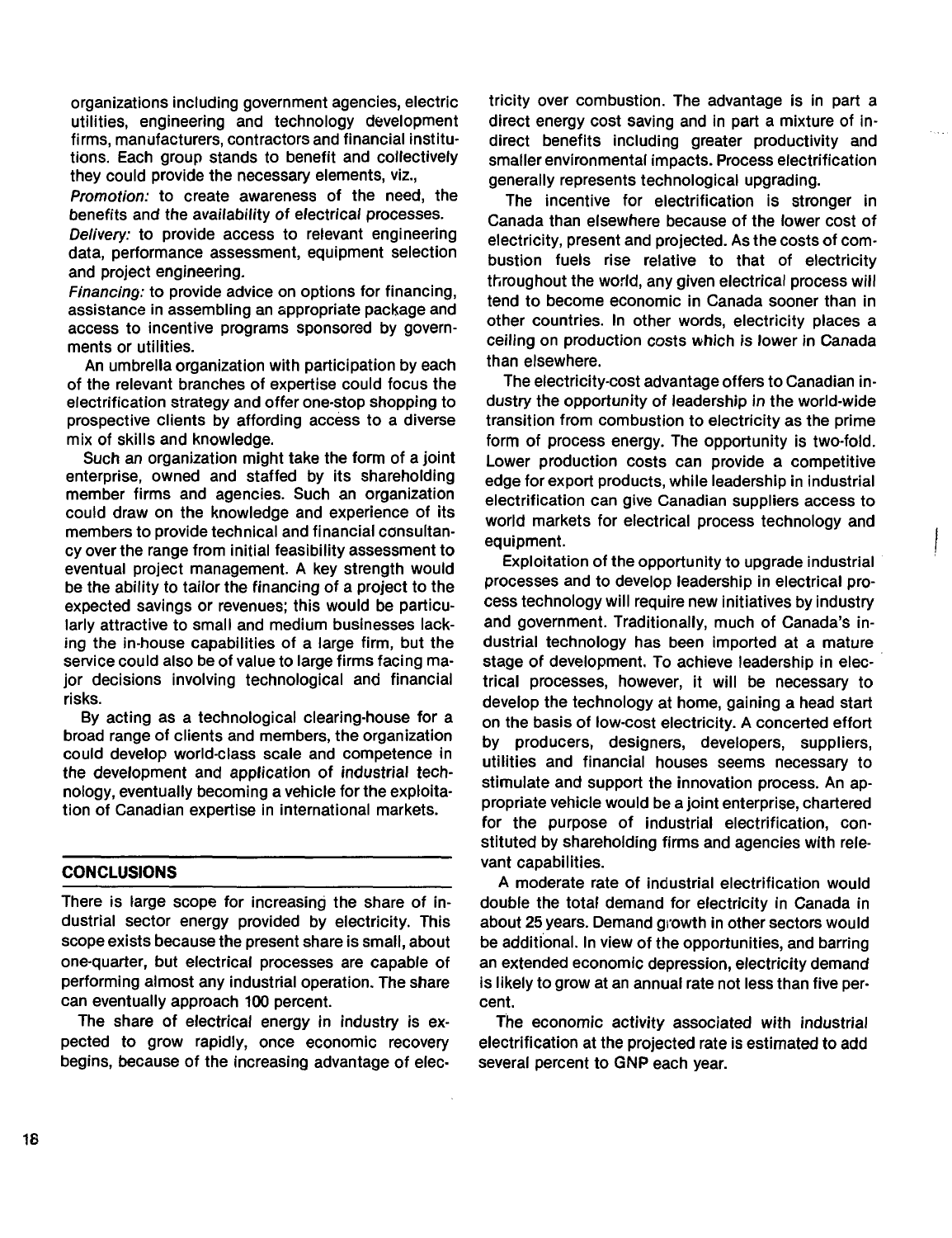# **REFERENCES**

**Bouchet, J.** (1982) Electrification Program in France, in particular in Industry, Conference on Electrotechnologies in Industry, Montreal, 1982 May

 $\ddot{\phantom{a}}$ 

**Britton, J.N.H. and Gilmour, J.M.** (1978) The Weakest Link, Background Study 43, Science Council of Canada, Ottawa, 1978

**Carroll, L. (Ed.)** (1980) Industrial Energy Use Data Book, Oak Ridge Associated Universities, Oak Ridge, Tennessee, 1980

**CEI** (1982) Conference on Electrotechnologies in Industry, Montreal, 1982 May 25-27, The MITRE Corporation, organizer

**Chaussard,** R. (1982) Notion de coefficient de substitution, Conference on Electrotechnologies in Industry, Montreal, 1982 May

**Clayton, Rs et al.** (1980) Canadian Energy: The Next 20 Years and Beyond, Institute for Research on Public Policy, Montreal, 1980.

**Colombo, U.** (1982) Alternative Energy Futures: The Case for Electricity, Science, Vol. 217,1982 August 20, pp.705-709

Day, G.V. (1980) Long Term Prospects for Electricity in Industry, UKAEA Energy Discussion Paper No. 2, Economics and Programs Branch, United Kingdom Atomic Energy Authority, 1980 October

ED (1980) The Energy Daily, 1980 November 20, Thursday

**EEMAC** (1979) Impact of 3 different forms of energy on Provincial economies, Electrical and Electronic Manufacturers Association of Canada, Toronto, 1979 November

**Eeg,** M. (1982) Using Electric, High Intensity Infrared for Coating Curing and Specialized Heating Applications. Conference on Electrotechnologies in Industry, Montreal, 1982 May

**EMR** (1981-82) Canada Oil Substititution Program, 1981-82 Report, Energy, Mines and Resources Canada, **Ottawa** 

**EPRI** (1982) Forecasting the Patterns of Demand, EPRI Journal, 1982 December, p.7

**Felix,** F. (1980) Expanded electrification will substantially reduce oil use, while propelling economic recovery, The Economy, Energy and Electricity Conference, Toronto, 1980 October

**Fey, M.G. and Harvey, F.J.** (1976) Plasma Heating Devices in the Electric Energy Economy, Metals Engineering Quarterly, I976 May, pp.27-30

**Gauvin, W.H. et al.** (1981) The Plasma Production of Ferromolybdenum — Process Development and Economics, Journal of Metals, Vol. 33, No. 1, 1981 January, pp.42-46

**Hammerli, M.** (1982) The Potential Role of Electrolytic Hydrogen in Canada, Atomic Energy of Canada Limited Report AECL-7676,1982 March

Hariow, M.M. (1976), Survey of Electric Technologies, The MITRE Corporation, Technical Report MTR-7209, 1976 December

**IEA** (1982) Energy Balances of OECD Countries, International Energy Agency, Paris 1982

**INCO** (1980) Press Release, INCO Metals Company, Toronto, 1980 February 8

**ITC** (1980) Towards the Electrical Economy: an Industrial Strategy for the Electrical Industry in the 1980s, Discussion draft, Electrical and Electronics Branch, Department of Industry, Trade and Commerce, Ottawa, 1980 June

**Lambert, P.I.** (1982) L'Electricite: Une alternative au Pétrole, Seminaire sur la conservation de l'énergie, Institut Canadien du Textile, Drummondville, Quebec, 1982 Octobre

**Lounsbury, T.B.,** Executive Director, Association of Major Power Consumers of Ontario, Private Communication (1982)

**Mackey, P.J. and Parsons, D.V.** (1982) Energy Usage in Non-ferrous Metals Production, 12th Annual CIM Conference, Quebec City, 1982 August

**Melvin, J.G.** (1980) Electricity/Oil Substitution, Atomic Energy of Canada Limited Report AECL-7067, 1980 **September** 

**Melvin, J.G.** (1981) Electricity and the Canadian Economy, Atomic Energy of Canada Limited Report AECL-7501, 1981 October

**Melvin, J.G.** (1981A) Energy: The Future Has Come, J. Bus. Admin., UBC, Vol. 12, No. 2,1981 Spring, pp.61-68

MP (1981) Plasma technology offers steelmakers a modernization transfusion at a low cost, Metal Producing,1981 September, pp.55-58

**Morganstem, K.H.** (1982) Radiation Processing Today and Tomorrow, Conference on Electrotechnologies in, Industry, Montreal, 1982 May

**OHETF** (1981) Report of the Ontario Hydrogen Energy Task Force, Government of Ontario, Toronto, 1981 September 19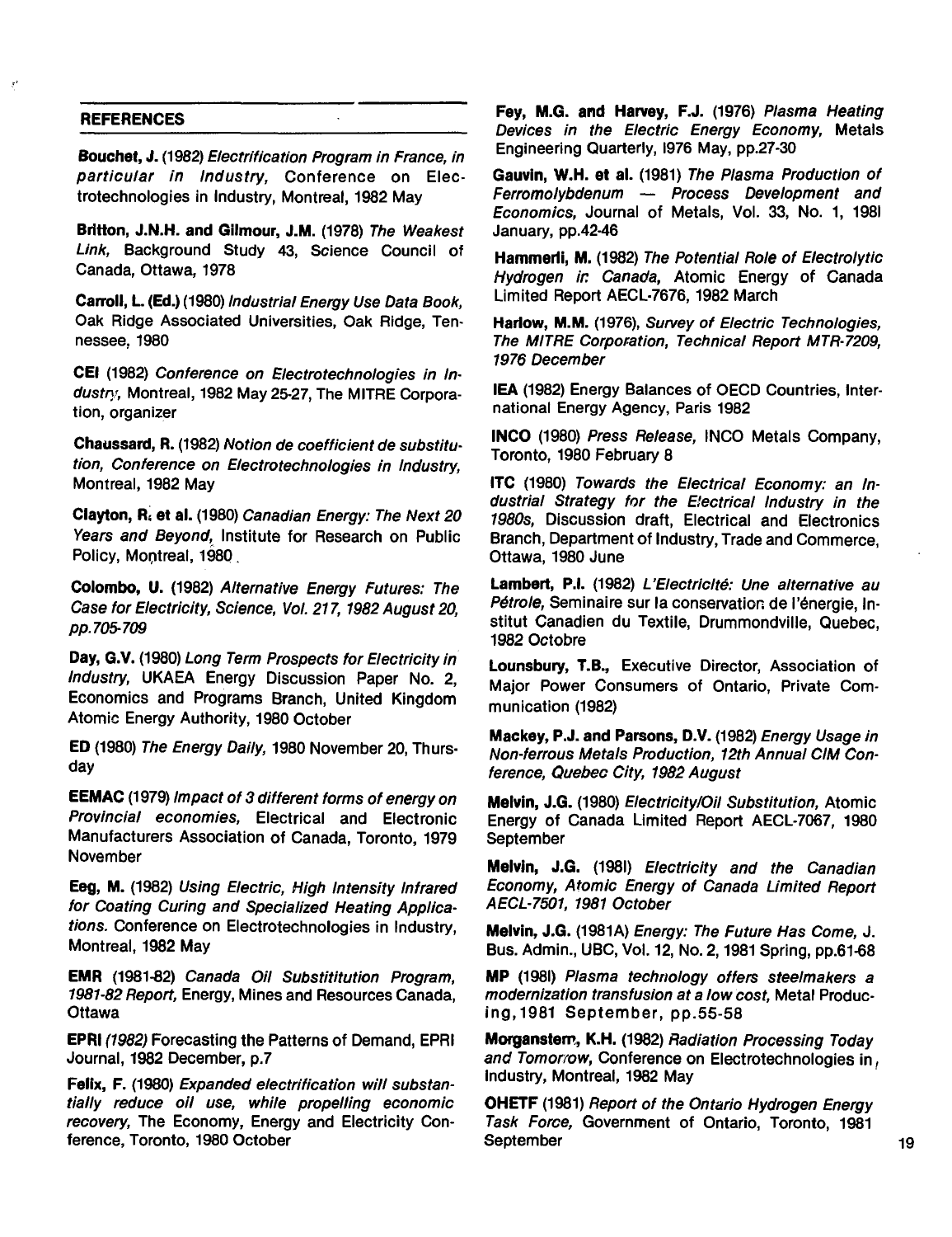**Phillips, G.J.** (1981) The Consumption of Electricity in Deep River, Atomic Energy of Canada Limited Report AECL-7255, 1981 August

**Roberts, R.** (1382) Electrochemical Process Industries in Western Europe and Japan, Conference on Electrotechnologies in Industry, Montreal, 1982 May

# **APPENDIX A**

# **Electrical Energy in Industry Penetration Rate Projections**

### **Assumptions**

Electricity demand by the industrial sector is projected using two basic assumptions:

- a) future additions to industrial capacity are powered entirely by electricity.
- b) existing non-electric industrial plants are replaced, upon retirement, by all-electric units.

Time zero is 1980, the latest year for which industrial energy data were available.

In addition to these general assumptions, two specific assumptions are necessary:

- a) the annual growth and retirement rates. The growth rate is the year-to-year increase in total industrial production. The retirement rate is the fraction of surviving non-electric industrial plant that is retired each year. The two rates are taken to be equal, both for convenience of calculation and because of the logical association between the two. Two annual rates, 2% and 4%, are chosen.
- b) the quantity of fuel energy, i.e., heat value, equivalent to one unit of electrical energy. This ratio is called effectiveness; two values, 2 and 5, are chosen to represent the likely range.

### Calculation Method

- $Q_0$  = total energy consumed by industry in year zero
- $E<sub>O</sub>$  = electrical energy consumed by industry in year zero
- $N_{\Omega}$  = non-electrical energy =  $Q_{\Omega}$  E<sub>o</sub>
- $g =$  annual growth rate of industrial output
- $r =$  annual retirement rate of non-electric plant
- $e =$  effectiveness, as defined above
- $D_n$  = non-electric energy displaced in year 'n'
- $E_n$  = electrical energy consumed in year 'n'
- $N_n$  = non-electrical energy consumed in year 'n'
- $Q_n$  = total energy consumed by industry in year 'n'
- $S =$  electricity share of total energy
- $T =$  total energy that would be consumed to produce the expanded output in year 'n' in the absence of technological change.

**SC** (1979) Purchased Fuel and Electricity by the Manufacturing Industries, Statistics Canada, Catalogue 57-208, 1979

**Starr, Chauncey** (1982) Electrification, Economic Growth and Uranium Power, Uranium Institute, Seventh ,-nnual Symposium, London, 1982 September *1-3*

**Then:**

$$
D_{n} = [N_{0}(1 + g)^{n} - N_{0}] + [N_{0} - N_{0}(1 - r)^{n}]
$$
  
\n
$$
= N_{0} [(1 + g)^{n} - (1 - r)^{n}]
$$
  
\n
$$
E_{n} = E_{0} (1 + g)^{n} + \frac{D_{n}}{e}
$$
  
\n
$$
N_{n} = N_{0} (1 - r)^{n}
$$
  
\n
$$
Q_{n} = E_{n} + N_{n}
$$
  
\n
$$
S = E_{n} / Q_{n}
$$
  
\n
$$
T = Q_{0}(1 + g)^{n}
$$

Data for Four Projections

Four projections were made, using the calculation method described above.

|                                   |      | 2            |      |      |
|-----------------------------------|------|--------------|------|------|
| $Q_O$ (PJ)<br>E <sub>O</sub> (PJ) |      | 1965         |      |      |
| g,r                               | 0.02 | 524.<br>0.02 | 0.04 | 0.04 |
| $\bullet$                         | 2    | 5.           |      | 5    |

**Conversion to electrical units**

Province Auto

taha Siri,

Energy: 1 GW h = 
$$
\frac{(PJ) \times 10^{15}}{3600 \times 10^{9}} = 277.8 \text{ PJ}
$$

Peak capacity, with load factor  $= 0.7$ :

$$
Peak GW = \frac{(GW \cdot h)}{0.7 \times 8760} = 0.045 \times (PJ)
$$

i.e., 1 PJ of annual energy requires 0.045 GW of capacity or 1 GW of capacity provides 22.1 PJ of annual energy.